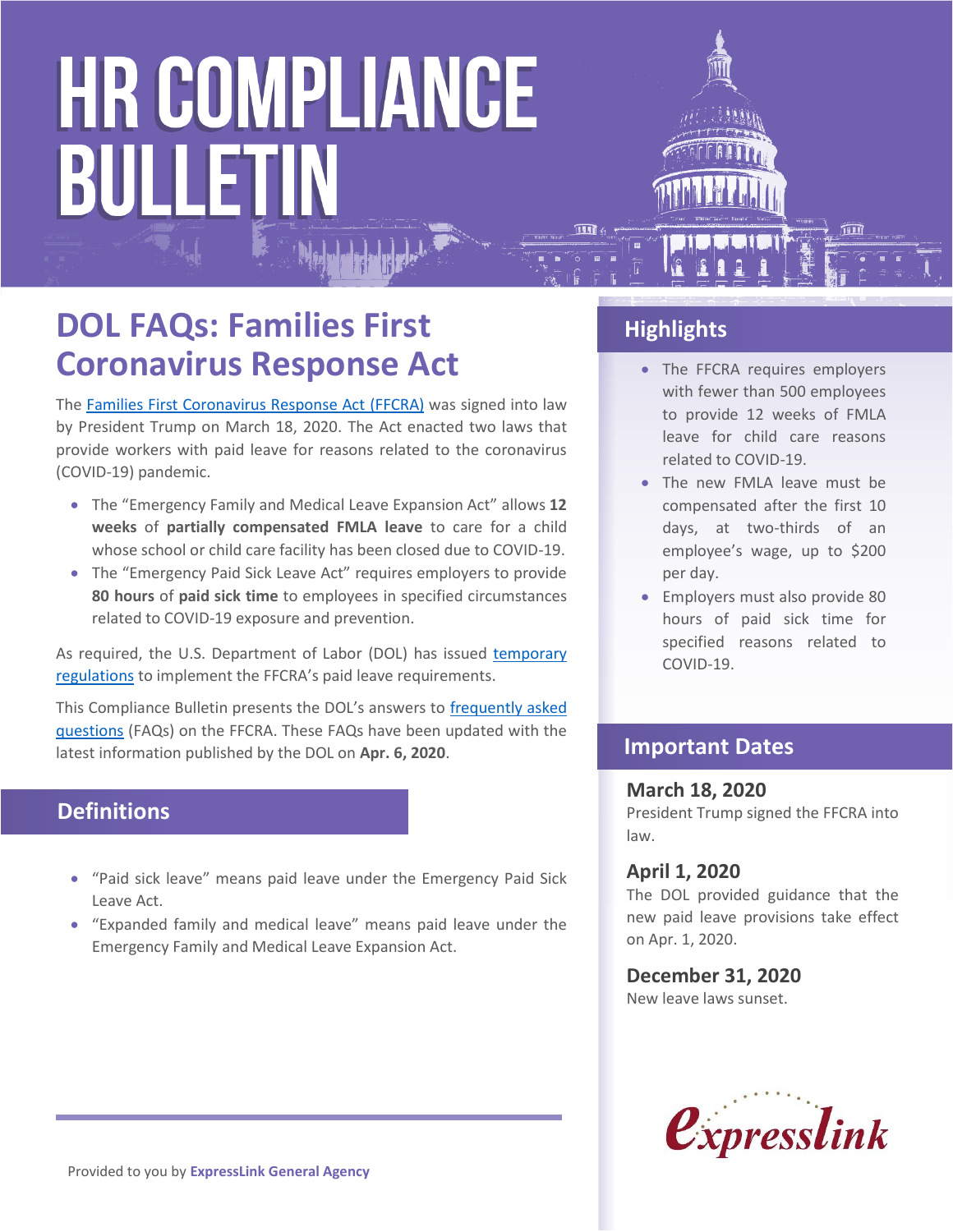### **Questions and Answers**

**1. What is the effective date of the FFCRA, which includes the Emergency Paid Sick Leave Act and the Emergency Family and Medical Leave Expansion Act?**

The FFCRA's paid leave provisions are effective on Apr. 1, 2020, and apply to leave taken between Apr. 1, 2020, and Dec. 31, 2020.

**2. As an employer, how do I know if my business is under the 500-employee threshold and therefore must provide paid sick leave or expanded family and medical leave?**

An employer has fewer than 500 employees if, at the time an employee's leave is to be taken, the employer employs fewer than 500 full-time and part-time employees within the United States (including any state, the District of Columbia, or any territory or possession of the United States). In making this determination, employers should include:

- Employees on leave;
- Temporary employees who are jointly employed by the employer and another employer (regardless of whether the [jointly-employed](https://www.dol.gov/agencies/whd/flsa/2020-joint-employment/fact-sheet) employees are maintained on only one employer's payroll); and
- Day laborers supplied by a temporary agency (regardless of whether the employer is the temporary agency or the client firm if there is a continuing employment relationship).

Workers who are independent contractors under the Fair Labor Standards Act (FLSA), rather than [employees,](https://www.dol.gov/agencies/whd/fact-sheets/13-flsa-employment-relationship) are not considered employees for purposes of the 500-employee threshold.

Typically, a corporation (including its separate establishments or divisions) is considered to be a single employer, and its employees must each be counted towards the 500-employee threshold. Where a corporation has an ownership interest in another corporation, the two corporations are separate employers unless they are [joint employers under the FLSA](https://www.dol.gov/agencies/whd/flsa/2020-joint-employment/fact-sheet) with respect to certain employees. If two entities are found to be joint employers, all of their common employees must be counted in determining whether paid sick leave must be provided under the Emergency Paid Sick Leave Act and expanded family and medical leave must be provided under the Emergency Family and Medical Leave Expansion Act.

In general, two or more entities are separate employers unless they meet the [integrated employer test](https://www.dol.gov/sites/dolgov/files/WHD/legacy/files/FOH_Ch39.pdf) under the Family and Medical Leave Act of 1993 (FMLA). If two entities are an integrated employer under the FMLA, then employees of all entities making up the integrated employer will be counted in determining employer coverage for purposes of paid sick leave under the Emergency Paid Sick Leave Act and expanded family and medical leave under the Emergency Family and Medical Leave Expansion Act.

#### **3. If I am a private sector employer and have 500 or more employees, do the Acts apply to me?**

No. Private sector employers are only required to comply with the Acts if they have fewer than 500 employees.

*Note: Federal* employees *are eligible to take paid sick leave under the Emergency Paid Sick Leave Act.* However, *only some*  federal *employees are eligible to take expanded family and medical leave under the Emergency Family and Medical Leave Expansion Act.* An employee's *eligibility will depend on whether* they *are covered under Title I or Title II of the* FMLA. The DOL encourages federal *employees* to discuss questions about *their eligibility for expanded family and medical leave* with their employers or with the *Office of Personnel Management*. *Additional FAQs regarding public sector employers will be forthcoming.*

This Compliance Bulletin is not intended to be exhaustive nor should any discussion or opinions be construed as legal advice. Readers should contact legal counsel for legal advice. Design ©2020 Zywave, Inc. All rights reserved.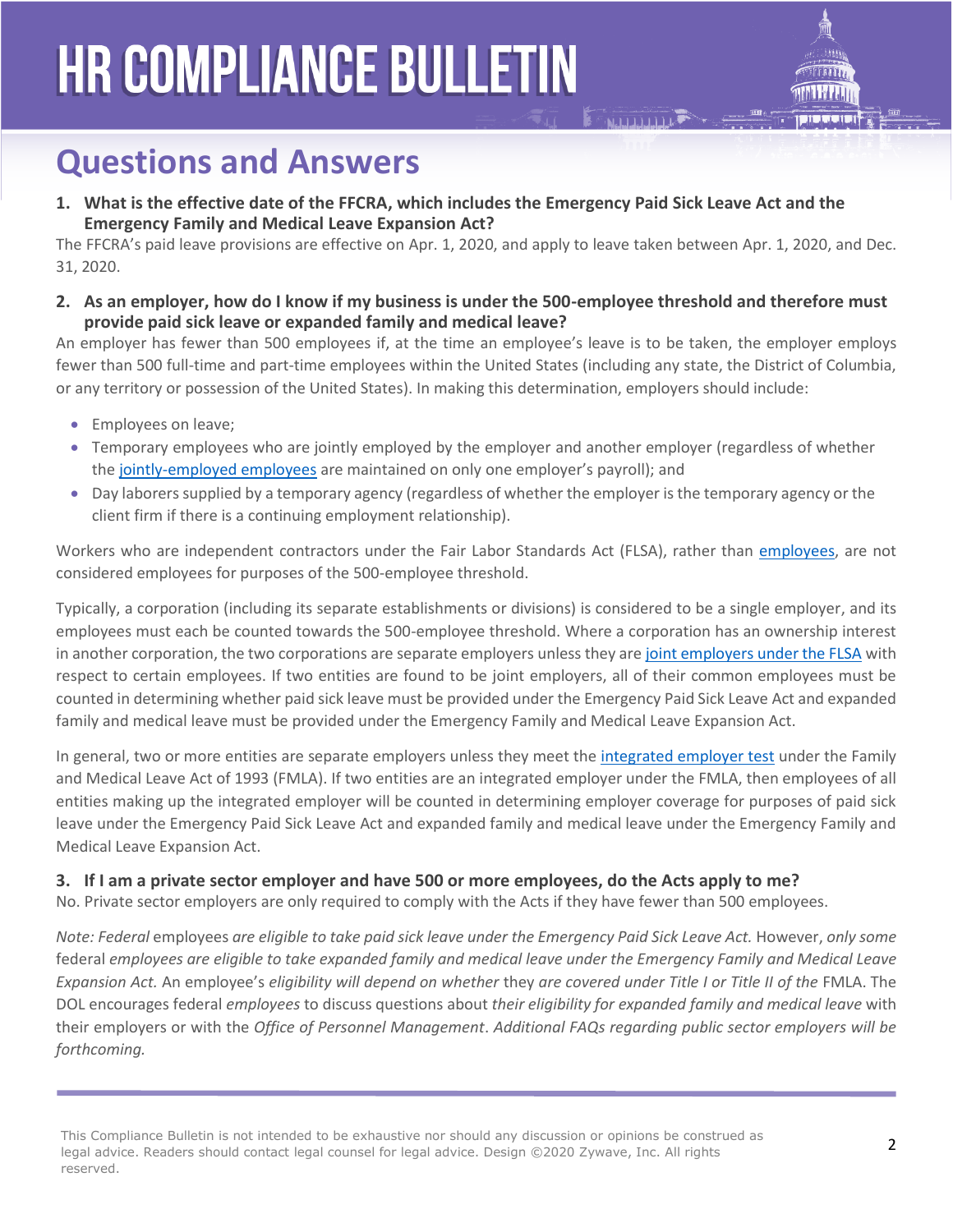**4. If providing child care-related paid sick leave and expanded family and medical leave at my business with fewer than 50 employees would jeopardize the viability of my business as a going concern, how do I take advantage of the small business exemption?**

To elect this small business exemption, you should document why your business with fewer than 50 employees meets the criteria set forth by the DOL, which will be addressed in more detail in forthcoming regulations.

#### *You should not send any materials to the DOL when seeking a small business exemption for paid sick leave and expanded family and medical leave.*

**5. How do I count hours worked by a part-time employee for purposes of paid sick leave or expanded family and medical leave?**

A part-time employee is entitled to leave for his or her average number of work hours in a two-week period. Therefore, you calculate hours of leave based on the number of hours the employee is normally scheduled to work. If the normal hours scheduled are unknown, or if the part-time employee's schedule varies, you may use a six-month average to calculate the average daily hours. Such a part-time employee may take paid sick leave for this number of hours per day for up to a two-week period, and may take expanded family and medical leave for the same number of hours per day up to ten weeks after that.

If this calculation cannot be made because the employee has not been employed for at least six months, use the number of hours that you and your employee agreed that the employee would work upon hiring. If there is no such agreement, you may calculate the appropriate number of hours of leave based on the average hours per day the employee was scheduled to work over the entire term of his or her employment.

#### **6. When calculating pay due to employees, must overtime hours be included?**

Yes. The Emergency Family and Medical Leave Expansion Act requires you to pay an employee for hours the employee would have been normally scheduled to work even if that is more than 40 hours in a week.

However, the Emergency Paid Sick Leave Act requires that paid sick leave be paid only up to 80 hours over a two-week period. For example, an employee who is scheduled to work 50 hours a week may take 50 hours of paid sick leave in the first week and 30 hours of paid sick leave in the second week. In any event, the total number of hours paid under the Emergency Paid Sick Leave Act is capped at 80.

If the employee's schedule varies from week to week, please see the answer to Question 5, because the calculation of hours for a full-time employee with a varying schedule is the same as that for a part-time employee.

Please keep in mind the daily and aggregate caps placed on any pay for paid sick leave and expanded family and medical leave as described in the answer to Question 7.

Please note that pay does not need to include a premium for overtime hours under either the Emergency Paid Sick Leave Act or the Emergency Family and Medical Leave Expansion Act.

#### **7. As an employee, how much will I be paid while taking paid sick leave or expanded family and medical leave under the FFCRA?**

It depends on your normal schedule as well as why you are taking leave.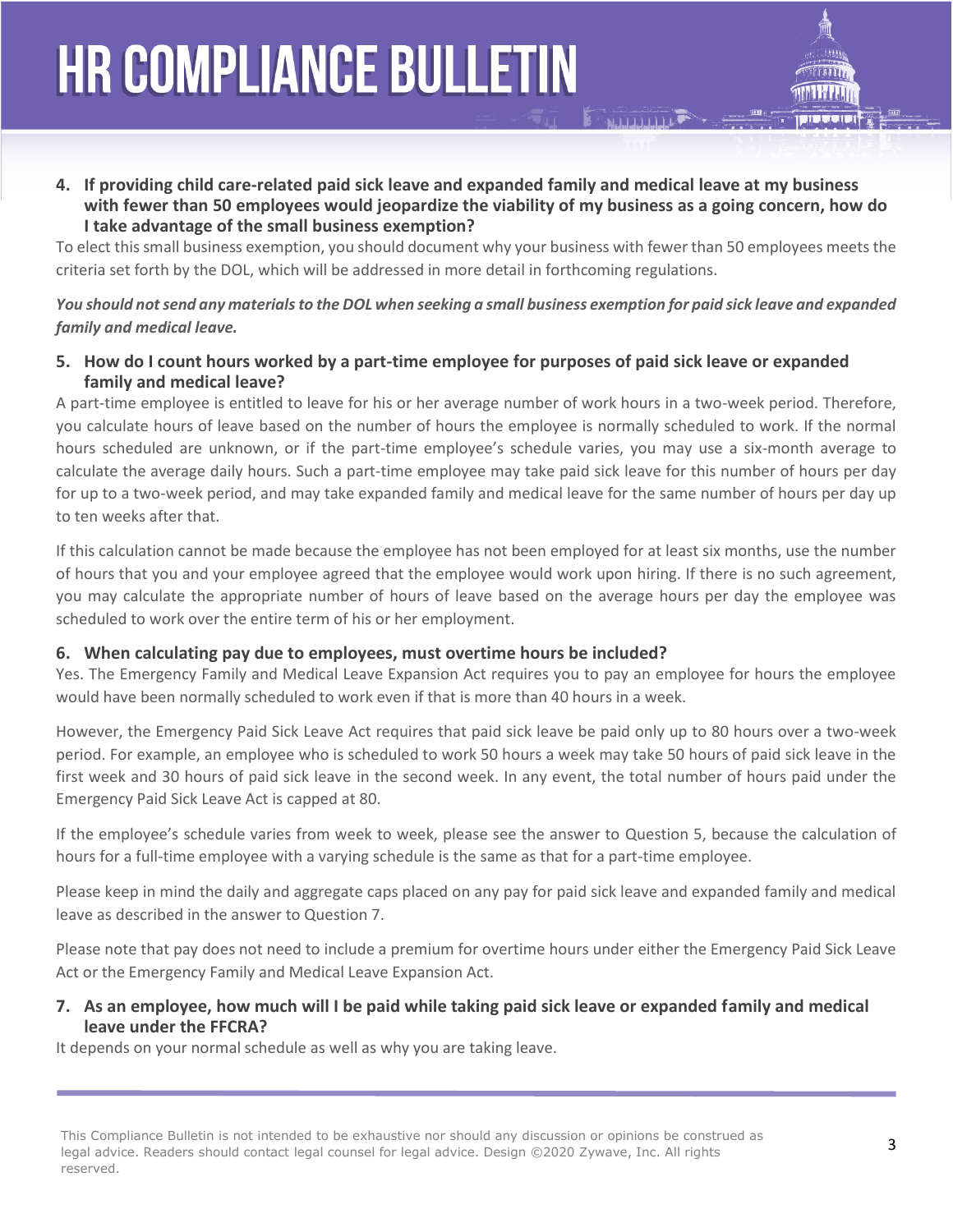If you are taking paid sick leave because you are unable to work or telework due to a need for leave because you: (1) are subject to a federal, state or local quarantine or isolation order related to COVID-19; (2) have been advised by a health care provider to self-quarantine due to concerns related to COVID-19; or (3) are experiencing symptoms of COVID-19 and are seeking medical diagnosis, you will receive for each applicable hour the greater of:

- Your [regular rate of pay;](https://www.dol.gov/agencies/whd/fact-sheets/56a-regular-rate)
- The federal minimum wage in effect under the FLSA; or
- The applicable state or local minimum wage.

In these circumstances, you are entitled to a maximum of \$511 per day, or \$5,110 total, over the entire paid sick leave period.

If you are taking paid sick leave because you are: (1) caring for an individual who is subject to a federal, state or local quarantine or isolation order related to COVID-19 or an individual who has been advised by a health care provider to selfquarantine due to concerns related to COVID-19; (2) caring for your child whose school or place of care is closed, or child care provider is unavailable, due to COVID-19 related reasons; or (3) experiencing any other substantially similar condition that may arise, as specified by the Secretary of Health and Human Services (HHS), you are entitled to compensation at two-thirds of the greater of the amounts above. Under these circumstances, you are subject to a maximum of \$200 per day, or \$2,000 over the entire two week period.

If you are taking expanded family and medical leave, you may take paid sick leave for the first two weeks of that leave period, or you may substitute any accrued vacation leave, personal leave, or medical or sick leave you have under your employer's policy. For the following 10 weeks, you will be paid for your leave at an amount no less than two-thirds of your [regular rate of pay](https://www.dol.gov/agencies/whd/fact-sheets/56a-regular-rate) for the hours you would be normally scheduled to work. If you take paid sick leave during the first two weeks of unpaid expanded family and medical leave, you will not receive more than \$200 per day or \$12,000 for the 12 weeks that include both paid sick leave and expanded family and medical leave when you are on leave to care for your child whose school or place of care is closed, or child care provider is unavailable, due to COVID-19 related reasons. If you take employer-provided accrued leave during those first two weeks, you are entitled to the full amount for such accrued leave, even if that is greater than \$200 per day.

To calculate the number of hours for which you are entitled to paid leave, please see the answers to Questions 5-6 that are provided in this guidance.

#### **8. What is my regular rate of pay for purposes of the FFCRA?**

For purposes of the FFCRA, the regular rate of pay used to calculate your paid leave is the average of your [regular rate](https://www.dol.gov/agencies/whd/fact-sheets/56a-regular-rate) over a period of up to six months prior to the date on which you take leave. (If you are a federal employee, the state or local minimum wage would be used to calculate the wages owed to you only if the federal agency that employs you has broad authority to set your compensation and has decided to use the state or local minimum wage.) If you have not worked for your current employer for six months, the regular rate used to calculate your paid leave is the average of your regular rate of pay for each week you have worked for your current employer.

If you are paid with commissions, tips or piece rates, these wages will be incorporated into the above calculation to the same extent they are included in the calculation of the regular rate under the FLSA.

This Compliance Bulletin is not intended to be exhaustive nor should any discussion or opinions be construed as legal advice. Readers should contact legal counsel for legal advice. Design ©2020 Zywave, Inc. All rights reserved.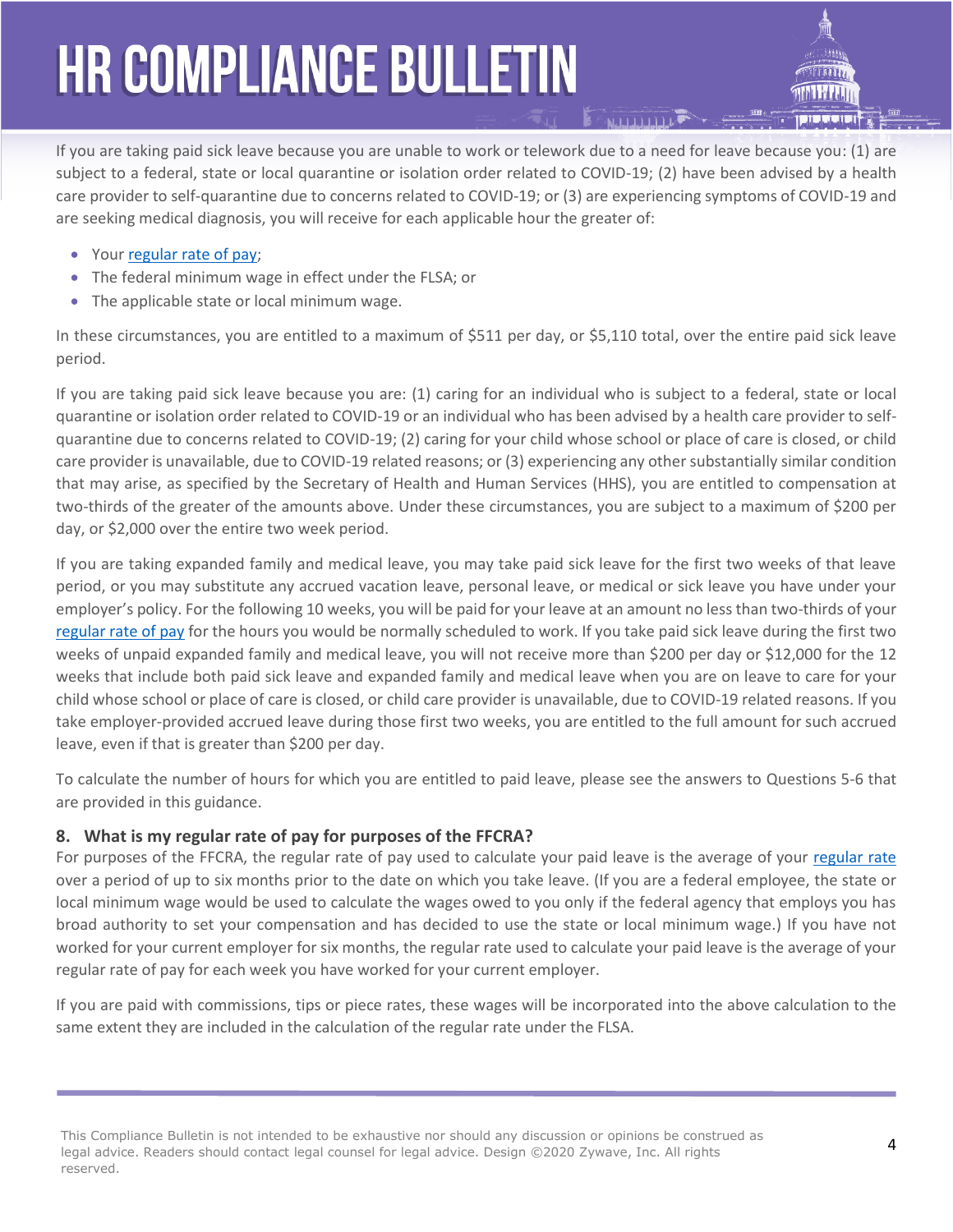You can also calculate this amount for each employee by adding all compensation that is part of the regular rate over the above period and divide that sum by all hours actually worked in the same period.

**9. May I take 80 hours of paid sick leave for my self-quarantine and then another amount of paid sick leave for another reason provided under the Emergency Paid Sick Leave Act?**

No. You may take up to two weeks—or 10 days—(80 hours for a full-time employee or, for a part-time employee, the number of hours equal to the average number of hours that the employee works over a typical two-week period) of paid sick leave for any combination of qualifying reasons. However, the total number of hours for which you receive paid sick leave is capped at 80 hours under the Emergency Paid Sick Leave Act.

**10. If I am home with my child because his or her school or place of care is closed, or child care provider is unavailable, do I get paid sick leave, expanded family and medical leave, or both—how do they interact?**

You may be eligible for both types of leave, but only for a total of 12 weeks of paid leave. You may take both paid sick leave and expanded family and medical leave to care for your child whose school or place of care is closed, or child care provider is unavailable, due to COVID-19 related reasons. The Emergency Paid Sick Leave Act provides for an initial two weeks of paid leave. This period, thus, covers the first 10 workdays of expanded family and medical leave, which are otherwise unpaid under the Emergency and Family Medical Leave Expansion Act unless you elect to use existing vacation, personal, or medical or sick leave under your employer's policy. After the first 10 workdays have elapsed, you will receive two-thirds of your regular [rate of pay](https://www.dol.gov/agencies/whd/fact-sheets/56a-regular-rate) for the hours you would have been scheduled to work in the subsequent 10 weeks under the Emergency and Family Medical Leave Expansion Act.

Please note that you can only receive the additional 10 weeks of expanded family and medical leave under the Emergency Family and Medical Leave Expansion Act for leave to care for your child whose school or place of care is closed, or child care provider is unavailable, due to COVID-19 related reasons.

#### **11. Can my employer deny me paid sick leave if my employer gave me paid leave for a reason identified in the Emergency Paid Sick Leave Act prior to the Act going into effect?**

No. The Emergency Paid Sick Leave Act imposes a new leave requirement on employers that is effective beginning on Apr. 1, 2020.

#### **12. Is all leave under the FMLA now paid leave?**

No. The only type of family and medical leave that is paid leave is expanded family and medical leave under the Emergency Family and Medical Leave Expansion Act when such leave exceeds 10 days. This only includes leave taken because the employee must care for a child whose school or place of care is closed, or child care provider is unavailable, due to COVID-19 related reasons.

#### **13. Are the paid sick leave and expanded family and medical leave requirements retroactive?** No.

#### **14. How do I know whether I have "been employed for at least 30 calendar days by the employer" for purposes of expanded family and medical leave?**

You are considered to have been employed by your employer for at least 30 calendar days if your employer had you on its payroll for the 30 calendar days immediately prior to the day your leave would begin. For example, if you want to take leave on Apr. 1, 2020, you would need to have been on your employer's payroll as of March 2, 2020.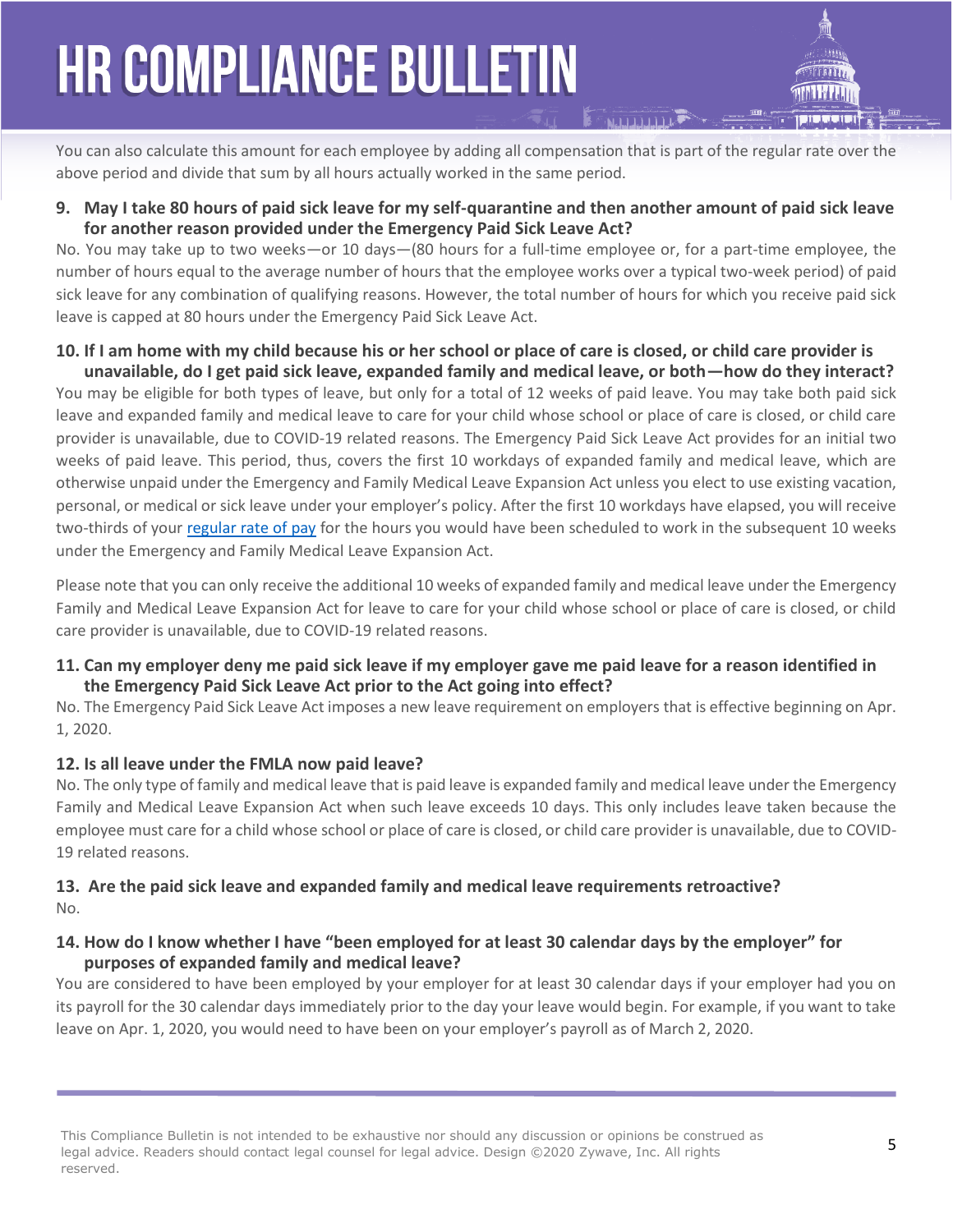If you have been working for a company as a temporary employee, and the company subsequently hires you on a full-time basis, you may count any days you previously worked as a temporary employee toward this 30-day eligibility period.

#### **15. What records do I need to keep when my employee takes paid sick leave or expanded family and medical leave?**

Regardless of whether you grant or deny a request for paid sick leave or expanded family and medical leave, you must document the following:

- The name of your employee requesting leave;
- The date(s) for which leave is requested;
- The reason for leave; and
- A statement from the employee that he or she is unable to work because of the reason.

If your employee requests leave because he or she is subject to a quarantine or isolation order or to care for an individual subject to such an order, you should additionally document the name of the government entity that issued the order. If your employee requests leave to self-quarantine based on the advice of a health care provider or to care for an individual who is self-quarantining based on such advice, you should additionally document the name of the health care provider who gave advice.

If your employee requests leave to care for his or her child whose school or place of care is closed, or child care provider is unavailable, you may must also document:

- The name of the child being cared for;
- The name of the school, place of care, or child care provider that has closed or become unavailable; and
- A statement from the employee that no other suitable person is available to care for the child.

Private sector employers that provide paid sick leave and expanded family and medical leave required by the FFCRA are eligible for reimbursement of the costs of that leave through refundable tax credits. If you intend to claim a tax credit under the FFCRA for your payment of the sick leave or expanded family and medical leave wages, you should retain appropriate documentation in your records. You should consult Internal Revenue Service (IRS) applicable forms, instructions, and information for the procedures that must be followed to claim a tax credit, including any needed substantiation to be retained to support the credit. You are not required to provide leave if materials sufficient to support the applicable tax credit have not been provided.

#### **16. What documents do I need to give my employer to get paid sick leave or expanded family and medical leave?**

When requesting paid sick leave or expanded family and medical leave, you must provide your employer either orally or in writing the following information:

- Your name;
- The date(s) for which you request leave;
- The reason for leave; and
- A statement that you is unable to work because of the above reason.

If you request leave because you are subject to a quarantine or isolation order or to care for an individual subject to such an order, you should additionally provide the name of the government entity that issued the order. If you request leave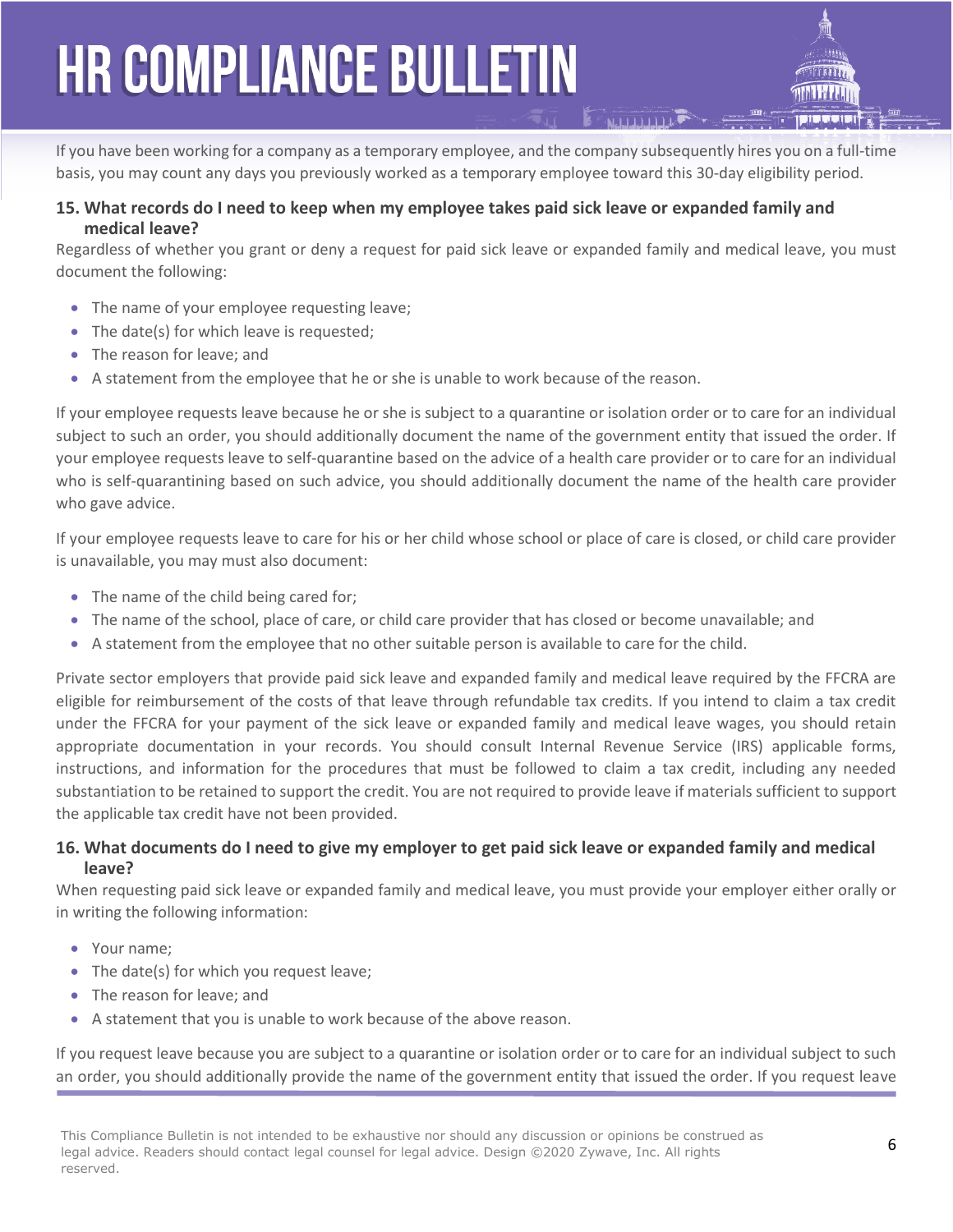to self-quarantine based on the advice of a health care provider or to care for an individual who is self-quarantining based on such advice, you should additionally provide the name of the health care provider who gave advice.

If you request leave to care for your child whose school or place of care is closed, or child care provider is unavailable, you may must also provide:

- The name of your child;
- The name of the school, place of care, or child care provider that has closed or become unavailable; and
- A statement that no other suitable person is available to care for your child.

In addition to the above information, you must also provide to your employer written documentation in support of your paid sick leave as specified in applicable IRS forms, instructions, and information.

Please also note that all existing certification requirements under the FMLA remain in effect if you are taking leave for one of the existing qualifying reasons under the FMLA. For example, if you are taking leave beyond the two weeks of emergency paid sick leave because your medical condition for COVID-19-related reasons rises to the level of a serious health condition, you must continue t[o provide medical certifications](https://www.dol.gov/sites/dolgov/files/WHD/legacy/files/whdfs28g.pdf) under the FMLA if required by your employer.

#### **17. When am I able to telework under the FFCRA?**

You may telework when your employer permits or allows you to perform work while you are at home or at a location other than your normal workplace. Telework is work for which normal wages must be paid and is not compensated under the paid leave provisions of the FFCRA.

#### **18. What does it mean to be unable to work (including telework) for COVID-19 related reasons?**

You are unable to work if your employer has work for you and one of the COVID-19 qualifying reasons set forth in the FFCRA prevents you from being able to perform that work, either under normal circumstances at your normal worksite or by means of telework.

If you and your employer agree that you will work your normal number of hours, but outside of your normally scheduled hours (for instance, early in the morning or late at night), then you are able to work and leave is not necessary unless a COVID-19 qualifying reason prevents you from working that schedule.

#### **19. If I am or become unable to telework, am I entitled to paid sick leave or expanded family and medical leave?**

If your employer allows teleworking—for example, allows you to perform certain tasks or work a certain number of hours from home or at a location other than your normal workplace—and you are unable to perform those tasks or work the required hours because of one of the qualifying reasons for paid sick leave, then you are entitled to take paid sick leave.

Similarly, if you are unable to perform those teleworking tasks or work the required teleworking hours because you need to care for your child whose school or place of care is closed, or child care provider is unavailable, because of COVID-19 related reasons, then you are entitled to take expanded family and medical leave. Of course, to the extent that you are able to telework while caring for your child, paid sick leave and expanded family and medical leave is not available.

#### **20. May I take my paid sick leave or expanded family and medical leave intermittently while teleworking?**

Yes, if your employer allows it and if you are unable to telework your normal schedule of hours due to one of the qualifying reasons in the Emergency Paid Sick Leave Act. In that situation, you and your employer may agree that you may take paid sick leave intermittently while teleworking. Similarly, if you are prevented from teleworking your normal schedule of hours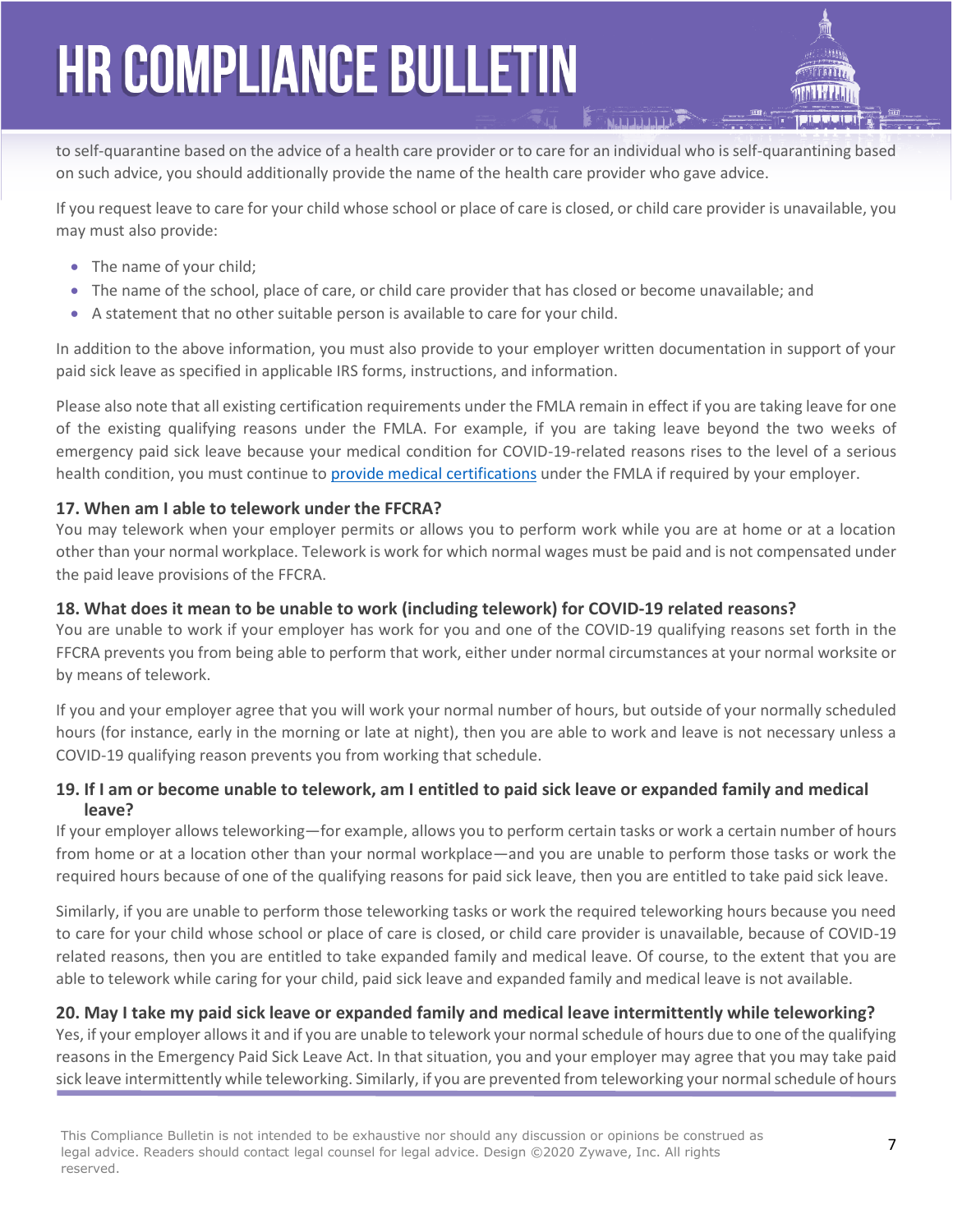because you need to care for your child whose school or place of care is closed, or child care provider is unavailable, because of COVID-19 related reasons, you and your employer may agree that you can take expanded family medical leave intermittently while teleworking.

You may take intermittent leave in any increment, provided that you and your employer agree. For example, if you agree on a 90-minute increment, you could telework from 1:00 PM to 2:30 PM, take leave from 2:30 PM to 4:00 PM, and then return to teleworking. The DOL encourages employers and employees to collaborate to achieve flexibility and meet mutual needs, and the DOL is supportive of these voluntary arrangements that combine telework and intermittent leave.

#### **21. May I take my paid sick leave intermittently while working at my usual worksite (as opposed to teleworking)?**

It depends on why you are taking paid sick leave and whether your employer agrees. Unless you are teleworking, paid sick leave for qualifying reasons related to COVID-19 must be taken in full-day increments. It cannot be taken intermittently if the leave is being taken because:

- You are subject to a federal, state or local quarantine or isolation order related to COVID-19;
- You have been advised by a health care provider to self-quarantine due to concerns related to COVID-19;
- You are experiencing symptoms of COVID-19 and seeking a medical diagnosis;
- You are caring for an individual who either is subject to a quarantine or isolation order related to COVID-19 or has been advised by a health care provider to self-quarantine due to concerns related to COVID-19; or
- You are experiencing any other substantially similar condition specified by the Secretary of HHS.

Unless you are teleworking, once you begin taking paid sick leave for one or more of these qualifying reasons, you must continue to take paid sick leave each day until you either: (1) use the full amount of paid sick leave; or (2) no longer have a qualifying reason for taking paid sick leave. This limit is imposed because, if you are sick or possibly sick with COVID-19, or caring for an individual who is sick or possibly sick with COVID-19, the intent of FFCRA is to provide paid sick leave as necessary to keep you from spreading the virus to others.

If you no longer have a qualifying reason for taking paid sick leave before you exhaust your paid sick leave, you may take any remaining paid sick leave at a later time, until Dec. 31, 2020, if another qualifying reason occurs.

In contrast, if you and your employer agree, you may take paid sick leave intermittently if you are taking paid sick leave to care for your child whose school or place of care is closed, or whose child care provider is unavailable, because of COVID-19 related reasons. For example, if your child is at home because his or her school or place of care is closed, or child care provider is unavailable, because of COVID-19 related reasons, you may take paid sick leave on Mondays, Wednesdays and Fridays to care for your child, but work at your normal worksite on Tuesdays and Thursdays.

The DOL encourages employers and employees to collaborate to achieve maximum flexibility. Therefore, if employers and employees agree to intermittent leave on less than a full work day for employees taking paid sick leave to care for their child whose school or place of care is closed, or child care provider is unavailable, because of COVID-19-related reasons, the DOL is supportive of those voluntary arrangements.

#### **22. May I take my expanded family and medical leave intermittently while my child's school or place of care is closed, or child care provider is unavailable, due to COVID-19 related reasons, if I am not teleworking?**

Yes, but only with your employer's permission. Intermittent expanded family and medical leave should be allowed only when you and your employer agree upon this type of schedule. For example, if your employer and you agree, you may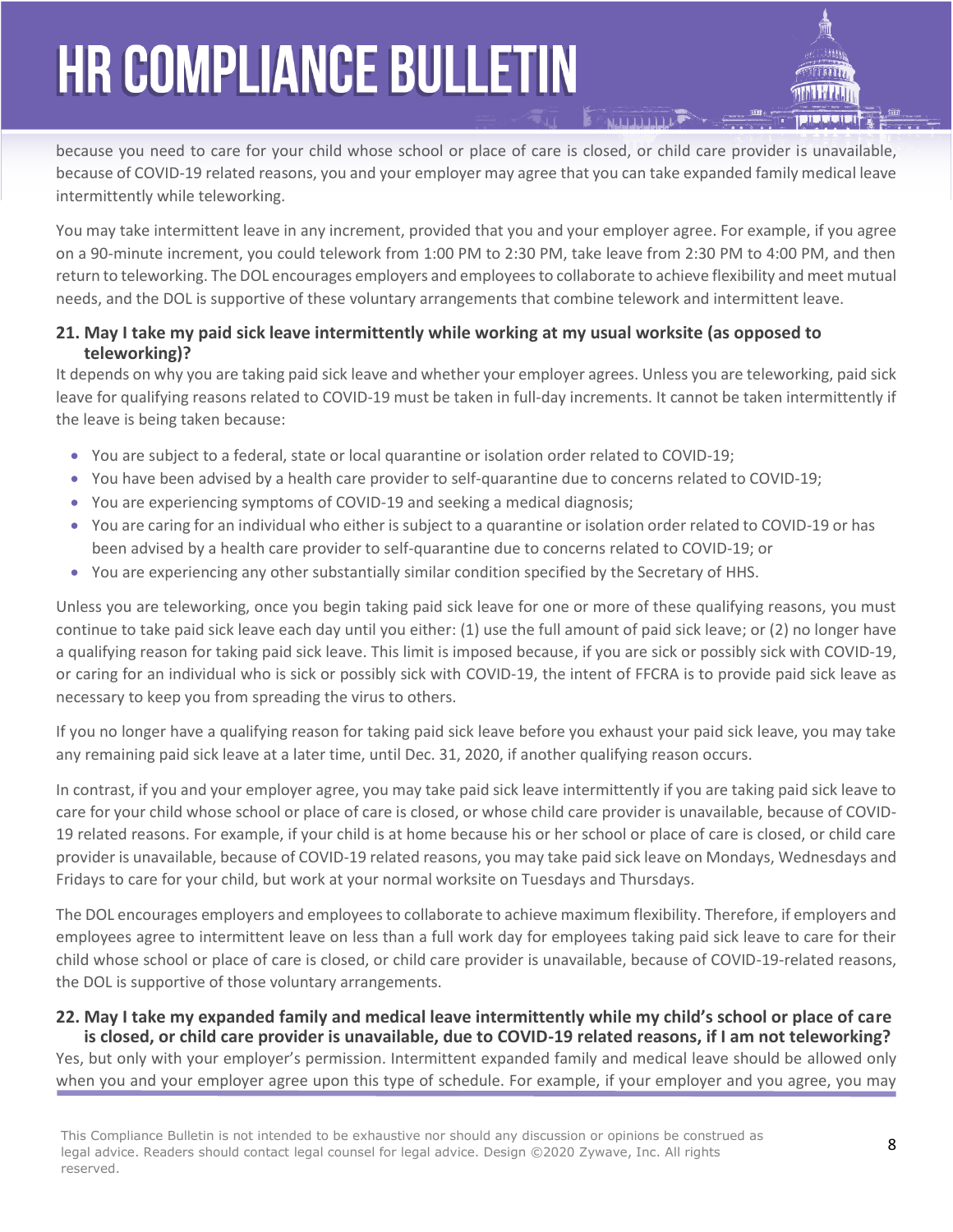take expanded family and medical leave on Mondays, Wednesdays and Fridays, but work Tuesdays and Thursdays, while your child is at home because your child's school or place of care is closed, or child care provider is unavailable, due to COVID-19 related reasons, for the duration of your leave.

The DOL encourages employers and employees to collaborate to achieve flexibility. Therefore, if employers and employees agree to intermittent leave on a day-by-day basis, the DOL supports these voluntary arrangements.

#### **23. If my employer closed my worksite before Apr. 1, 2020 (the effective date of the FFCRA), can I still get paid sick leave or expanded family and medical leave?**

No. If, prior to the FFCRA's effective date, your employer sent you home and stopped paying you because it does not have work for you to do, you will not get paid sick leave or expanded family and medical leave, but you may be eligible for unemployment insurance benefits. This is true whether your employer closes your worksite for lack of business or because it is required to close pursuant to a federal, state or local directive. You should contact your state workforce agency or state unemployment insurance office for specific questions about your eligibility. For additional information, please refer to [https://www.careeronestop.org/LocalHelp/service-locator.aspx.](https://www.careeronestop.org/LocalHelp/service-locator.aspx)

It should be noted, however, that if your employer is paying you pursuant to a paid leave policy or state or local requirements, you are not eligible for unemployment insurance.

#### **24. If my employer closes my worksite on or after Apr. 1, 2020 (the effective date of the FFCRA), but before I go out on leave, can I still get paid sick leave and/or expanded family and medical leave?**

No. If your employer closes after the FFCRA's effective date (even if you requested leave prior to the closure), you will not get paid sick leave or expanded family and medical leave, but you may be eligible for unemployment insurance benefits. This is true whether your employer closes your worksite for lack of business or because it was required to close pursuant to a federal, state or local directive. You should contact your state workforce agency or state unemployment insurance office for specific questions about your eligibility. For additional information, please refer to [https://www.careeronestop.org/LocalHelp/service-locator.aspx.](https://www.careeronestop.org/LocalHelp/service-locator.aspx)

#### **25. If my employer closes my worksite while I am on paid sick leave or expanded family and medical leave, what happens?**

If your employer closes while you are on paid sick leave or expanded family and medical leave, your employer must pay for any paid sick leave or expanded family and medical leave you used before the employer closed. As of the date your employer closes your worksite, you are no longer entitled to paid sick leave or expanded family and medical leave, but you may be eligible for unemployment insurance benefits. This is true whether your employer closes your worksite for lack of business or because the employer was required to close pursuant to a federal, state or local directive. You should contact your state workforce agency or state unemployment insurance office for specific questions about your eligibility. For additional information, please refer to [https://www.careeronestop.org/LocalHelp/service-locator.aspx.](https://www.careeronestop.org/LocalHelp/service-locator.aspx)

#### **26. If my employer is open, but furloughs me on or after Apr. 1, 2020 (the effective date of the FFCRA), can I receive paid sick leave or expanded family and medical leave?**

No. If your employer furloughs you because it does not have enough work or business for you, you are not entitled to then take paid sick leave or expanded family and medical leave. However, you may be eligible for unemployment insurance benefits. You should contact your state workforce agency or state unemployment insurance office for specific questions about your eligibility. For additional information, please refer to [https://www.careeronestop.org/LocalHelp/service](https://www.careeronestop.org/LocalHelp/service-locator.aspx)[locator.aspx.](https://www.careeronestop.org/LocalHelp/service-locator.aspx)

This Compliance Bulletin is not intended to be exhaustive nor should any discussion or opinions be construed as legal advice. Readers should contact legal counsel for legal advice. Design ©2020 Zywave, Inc. All rights reserved.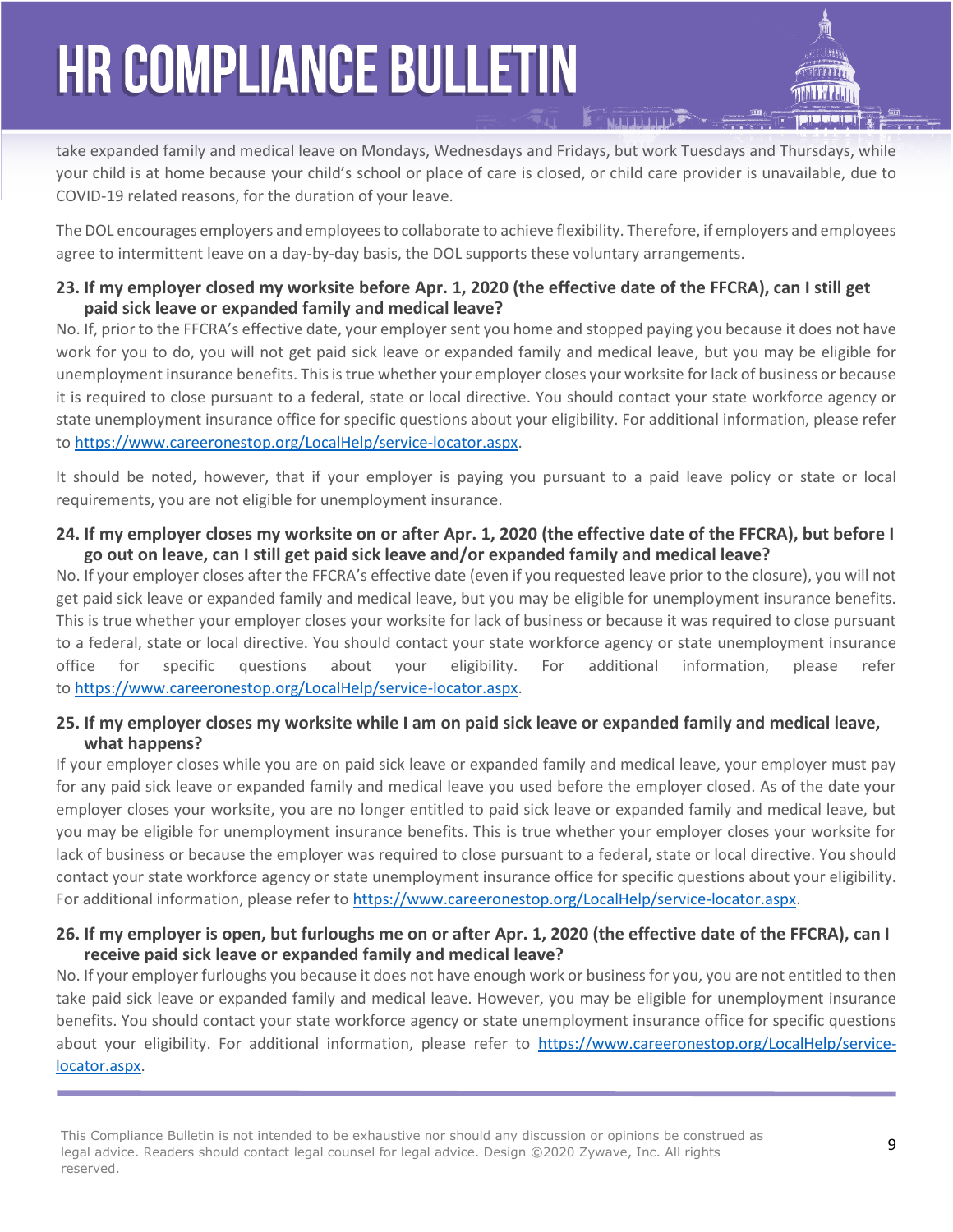No, not while your worksite is closed. If your employer closes your worksite—even for a short period of time—you are not entitled to take paid sick leave or expanded family and medical leave. However, you may be eligible for unemployment insurance benefits. This is true whether your employer closes your worksite for lack of business or because it was required to close pursuant to a federal, state or local directive. You should contact your state workforce agency or state unemployment insurance office for specific questions about your eligibility. For additional information, please refer to [https://www.careeronestop.org/LocalHelp/service-locator.aspx.](https://www.careeronestop.org/LocalHelp/service-locator.aspx) If your employer reopens and you resume work, you would then be eligible for paid sick leave or expanded family and medical leave as warranted.

#### **28. If my employer reduces my scheduled work hours, can I use paid sick leave or expanded family and medical leave for the hours that I am no longer scheduled to work?**

No. If your employer reduces your work hours because it does not have work for you to perform, you may not use paid sick leave or expanded family and medical leave for the hours that you are no longer scheduled to work. This is because you are not prevented from working those hours due to a COVID-19 qualifying reason, even if your reduction in hours was somehow related to COVID-19.

You may, however, take paid sick leave or expanded family and medical leave if a COVID-19 qualifying reason prevents you from working your full schedule. If you do, the amount of leave to which you are entitled is calculated based on your work schedule before it was reduced (see Question 5).

#### **29. May I collect unemployment insurance benefits for time in which I receive pay for paid sick leave and/or expanded family and medical leave?**

No. If your employer provides you paid sick leave or expanded family and medical leave, you are not eligible for unemployment insurance. However, each state has its own unique set of rules, and the DOL recently clarified [additional](https://wdr.doleta.gov/directives/corr_doc.cfm?docn=8893)  [flexibility to the states](https://wdr.doleta.gov/directives/corr_doc.cfm?docn=8893) (UIPL 20-10) to extend partial unemployment benefits to workers whose hours or pay have been reduced. Therefore, individuals should contact their state workforce agency or state unemployment insurance office for specific questions about eligibility. For more information, please see [https://www.careeronestop.org/LocalHelp/service](https://www.careeronestop.org/LocalHelp/service-locator.aspx)[locator.aspx.](https://www.careeronestop.org/LocalHelp/service-locator.aspx)

#### **30. If I elect to take paid sick leave or expanded family and medical leave, must my employer continue my health coverage? If I remain on leave beyond the maximum period of expanded family and medical leave, do I have a right to keep my health coverage?**

If your employer provides group health coverage that you've elected, you are entitled to continued group health coverage during your expanded family and medical leave on the same terms as if you continued to work. If you are enrolled in family coverage, your employer must maintain coverage during your expanded family and medical leave. You generally must continue to make any normal contributions to the cost of your health coverage. Se[e WHD Fact Sheet 28A.](https://www.dol.gov/agencies/whd/fact-sheets/28a-fmla-employee-protections)

If you do not return to work at the end of your expanded family and medical leave, check with your employer to determine whether you are eligible to keep your health coverage on the same terms (including contribution rates). If you are no longer eligible, you may be able to continue your coverage under the Consolidated Omnibus Budget Reconciliation Act (COBRA). COBRA, which generally applies to employers with 20 or more employees, allows you and your family to continue the same group health coverage at group rates. Your share of that cost may be higher than what you were paying before, but may be lower than what you would pay for private individual health insurance coverage. (If your employer has fewer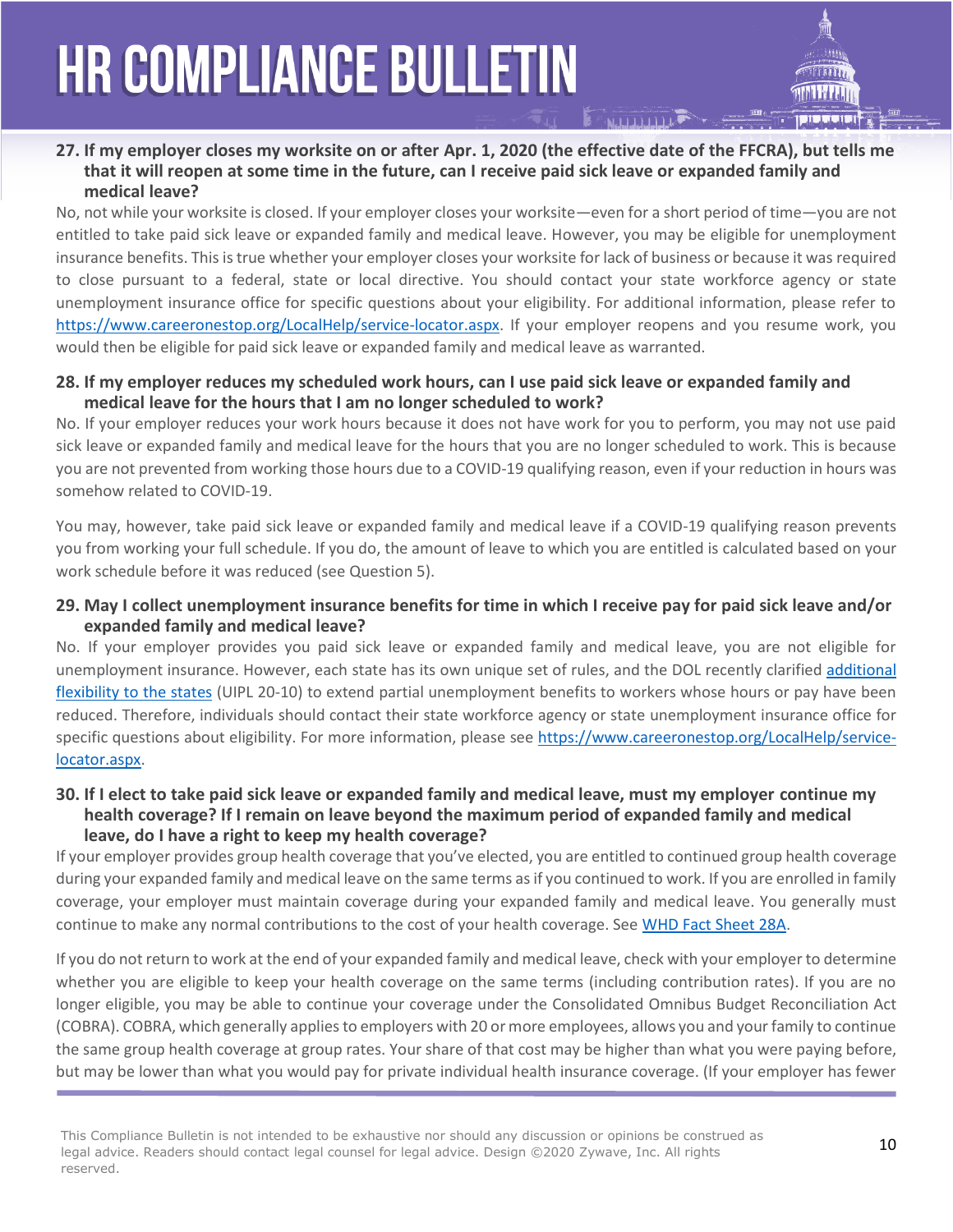than 20 employees, you may be eligible to continue your health insurance under state laws that are similar to COBRA. These laws are sometimes referred to as "mini COBRA" and vary from state to state.) Contact the [Employee Benefits](https://www.dol.gov/agencies/ebsa/workers-and-families/changing-jobs-and-job-loss)  [Security Administration \(EBSA\)](https://www.dol.gov/agencies/ebsa/workers-and-families/changing-jobs-and-job-loss) to learn about health and retirement benefit protections for dislocated workers.

If you elect to take paid sick leave, your employer must continue your health coverage. Under the Health Insurance Portability and Accountability Act (HIPAA), an employer cannot establish a rule for eligibility or set any individual's premium or contribution rate based on whether an individual is actively at work (including whether an individual is continuously employed), unless absence from work due to any health factor (such as being absent from work on sick leave) is treated, for purposes of the plan or health insurance coverage, as being actively at work.

#### **31. As an employee, may I use my employer's preexisting leave entitlements and my FFCRA paid sick leave and expanded family and medical leave concurrently for the same hours?**

During the first two weeks of unpaid expanded family and medical leave, you may not simultaneously take paid sick leave under the Emergency Paid Sick Leave Act and preexisting paid leave, unless your employer agrees to allow you to supplement the amount you receive from paid sick leave with your preexisting paid leave, up to your normal earnings. After the first two workweeks (usually 10 workdays) of expanded family and medical leave under the Emergency Family and Medical Leave Expansion Act, however, you may elect—or be required by your employer—to take your remaining expanded family and medical leave at the same time as any existing paid leave that, under your employer's policies, would be available to you in that circumstance. This would likely include personal leave or paid time off, but not medical or sick leave if you are not ill.

If you are required to take your existing leave concurrently with your remaining expanded family and medical leave, your employer must pay you the full amount to which you are entitled under your existing paid leave policy for the period of leave taken. If you exhaust your preexisting paid leave and still are entitled to additional expanded family and medical leave, your employer must pay you at least two-thirds of your pay for subsequent periods of expanded family and medical leave taken, up to \$200 per workday and \$10,000 in the aggregate, for expanded family and medical leave.

#### **32. If I am an employer, may I use the paid sick leave mandated under the Emergency Paid Sick Leave Act to satisfy paid leave entitlements that an employee may have under my paid leave policy?**

No, unless your employee agrees. Paid sick leave under the Emergency Paid Sick Leave Act is in addition to your employee's (including federal employees') other leave entitlements. You may not require your employee to use provided or accrued paid vacation, personal, medical or sick leave before the paid sick leave. You also may not require your employee to use such existing leave concurrently with the paid sick leave under the Emergency Paid Sick Leave Act. But if you and your employee agree, your employee may use preexisting leave entitlements to supplement the amount he or she receives from paid sick leave, up to the employee's normal earnings. Note, however, that you are not entitled to a tax credit for any paid sick leave that is not required to be paid or exceeds the limits set forth under the Emergency Paid Sick Leave Act. You are free to amend your own policies to the extent consistent with applicable law.

#### **33. If I am an employer, may I require my employee to take paid leave he or she may have under my existing paid leave policy concurrently with expanded family and medical leave under the Emergency Family and Medical Leave Expansion Act?**

Yes. After the first two workweeks (usually 10 workdays) of expanded family and medical leave under the Emergency Family and Medical Leave Expansion Act , you may require that your employee take concurrently for the same hours expanded family and medical leave and existing leave that, under your policies, would be available to the employee in

This Compliance Bulletin is not intended to be exhaustive nor should any discussion or opinions be construed as  $11$ legal advice. Readers should contact legal counsel for legal advice. Design ©2020 Zywave, Inc. All rights reserved.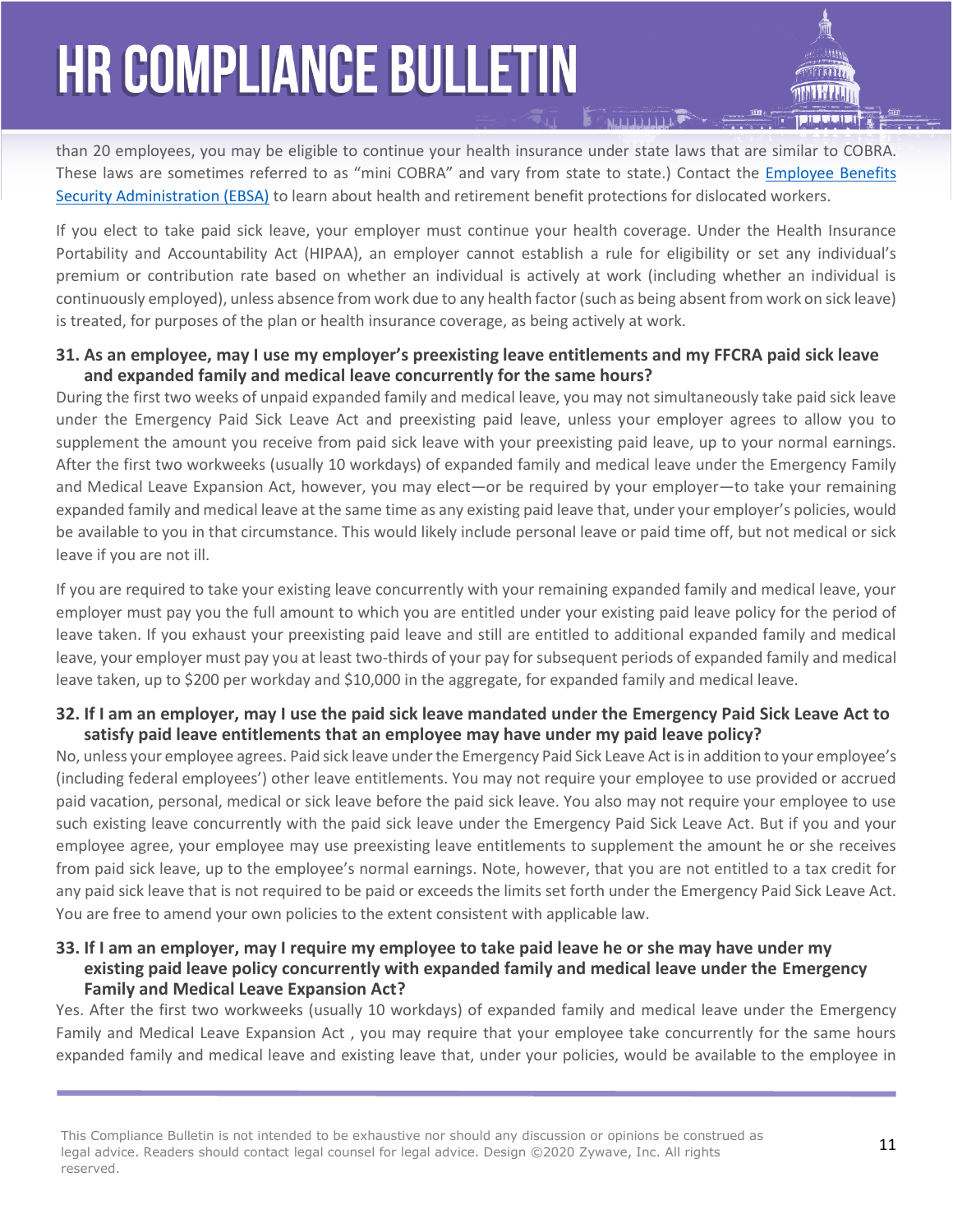that circumstance. This would likely include personal leave or paid time off, but not medical or sick leave if your employee (or a covered family member) is not ill.

If you do so, you must pay your employee the full amount to which he or she is entitled under your existing paid leave policy for the period of leave taken. You must pay your employee at least two-thirds of his or her pay for subsequent periods of expanded family and medical leave taken, up to \$200 per workday and \$10,000 in the aggregate, for expanded family and medical leave. If your employee exhausts all preexisting paid vacation, personal, medical or sick leave, you would need to pay your employee at least two-thirds of his or her pay for subsequent periods of expanded family and medical leave taken, up to \$200 per day and \$10,000 in the aggregate. You are free to amend your own policies to the extent consistent with applicable law.

#### **34. If I want to pay my employees more than they are entitled to receive for paid sick leave or expanded family and medical leave, can I do so and claim a tax credit for the entire amount paid to them?**

You may pay your employees in excess of FFCRA requirements. However, you cannot claim—and will not receive tax credit for—those amounts in excess of the FFCRA's statutory limits.

#### **35. I am an employer that is part of a multiemployer collective bargaining agreement (CBA). May I satisfy my obligations under the Emergency Family and Medical Leave Expansion Act through contributions to a multiemployer fund, plan or program?**

You may satisfy your obligations under the Emergency Family and Medical Leave Expansion Act by making contributions to a multiemployer fund, plan or other program in accordance with your existing collective bargaining obligations. These contributions must be based on the amount of paid family and medical leave to which each of your employees is entitled under the Act based on each employee's work under the multiemployer CBA. This type of fund, plan or other program must allow employees to secure or obtain their pay for the related leave they take under the Act. Alternatively, you may also choose to satisfy your obligations under the Act by other means, provided they are consistent with your bargaining obligations and CBA.

#### **36. I am an employer that is part of a multiemployer CBA. May I satisfy my obligations under the Emergency Paid Sick Leave Act through contributions to a multiemployer fund, plan or program?**

You may satisfy your obligations under the Emergency Paid Sick Leave Act by making contributions to a multiemployer fund, plan or other program in accordance with your existing collective bargaining obligations. These contributions must be based on the hours of paid sick leave to which each of your employees is entitled under the Act based on each employee's work under the multiemployer CBA. This type of fund, plan or other program must allow employees to secure or obtain their pay for the related leave they take under the Act. Alternatively, you may also choose to satisfy your obligations under the Act by other means, provided they are consistent with your bargaining obligations and CBA.

#### **37. Are contributions to a multiemployer fund, plan or other program the only way an employer that is part of a multiemployer CBA may comply with the paid leave requirements of the FFCRA?**

No. Both the Emergency Paid Sick Leave Act and the Emergency Family and Medical Leave Expansion Act provide that, consistent with its bargaining obligations and CBA, an employer may satisfy its legal obligations under both Acts by making appropriate contributions to this type of fund, plan or other program based on the paid leave owed to each employee. However, the employer may satisfy its obligations under both Acts by other means, provided they are consistent with its bargaining obligations and CBA.

This Compliance Bulletin is not intended to be exhaustive nor should any discussion or opinions be construed as **12**<br>Lead advise Readers should agricultured acureal for lead advise. Realize 2000 Zinurus, Inc. All visits. legal advice. Readers should contact legal counsel for legal advice. Design ©2020 Zywave, Inc. All rights reserved.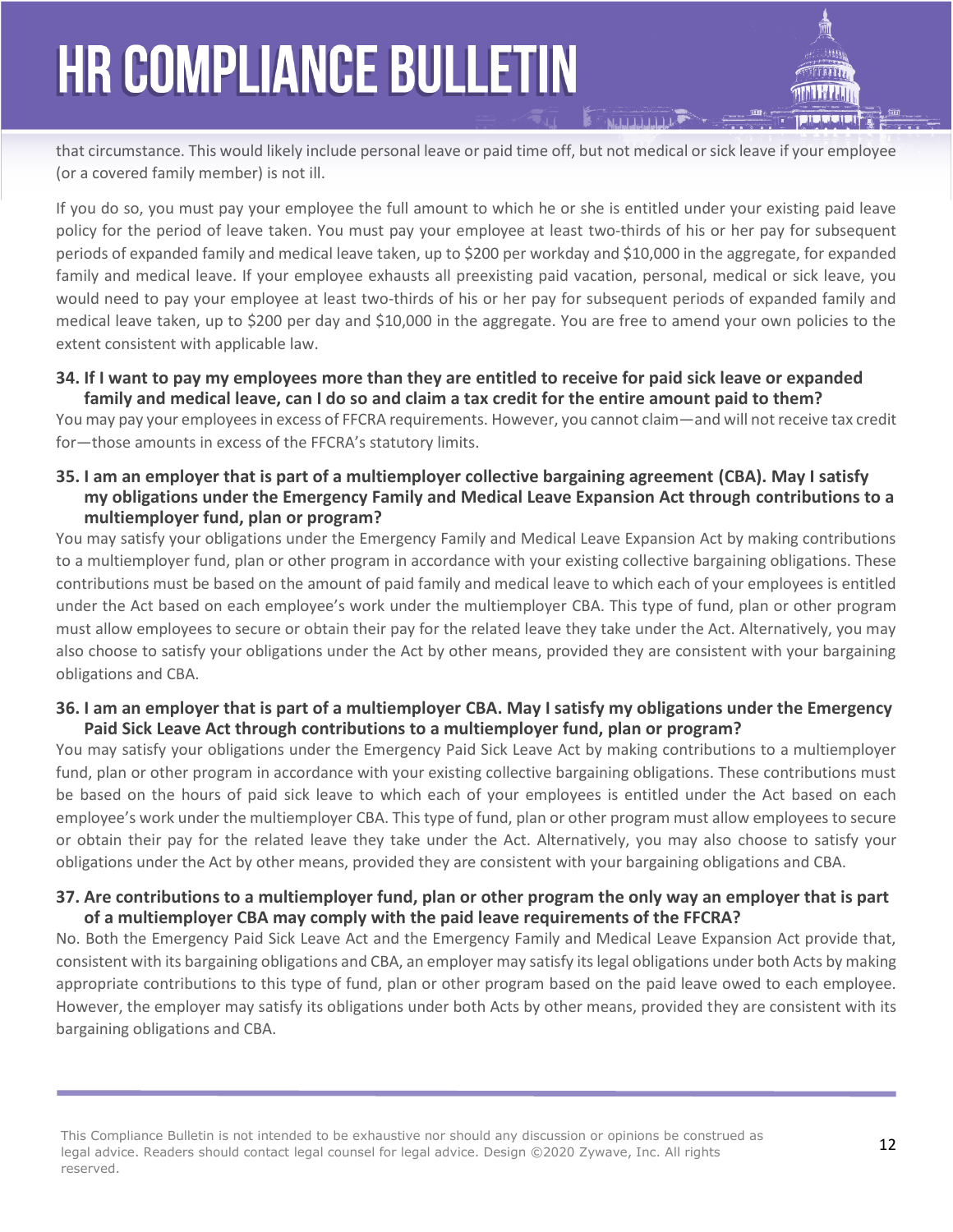#### **38. Assuming I am a covered employer, which of my employees are eligible for paid sick leave and expanded family and medical leave?**

Both of these new provisions use the [employee definition](https://www.dol.gov/agencies/whd/fact-sheets/13-flsa-employment-relationship) as provided by the FLSA. Therefore, all of your U.S. (including territorial) employees who meet this definition are eligible including full-time and part-time employees, and "joint employees" working on your site temporarily and/or through a temp agency. However, if you employ a health care provider or an emergency responder, you are not required to pay that employee paid sick leave or expanded family and medical leave on a case-by-case basis. Also, certain small businesses may exempt employees if the leave would jeopardize the company's viability as a going concern. See Question 58 below.

There is one difference regarding an employee's eligibility for paid sick leave versus expanded family and medical leave. While your employee is eligible for paid sick leave regardless of length of employment, your employee must have been employed for 30 calendar days to qualify for expanded family and medical leave. For example, if your employee requests expanded family and medical leave on Apr. 10, 2020, he or she must have been your employee since March 11, 2020.

#### **39. Who is a covered employer that must provide paid sick leave and expanded family and medical leave under the FFCRA?**

Generally, if you employ fewer than 500 employees, you are a covered employer that must provide paid sick leave and expanded family and medical leave. For additional information on the 500 employee threshold, see Question 2. Certain employers with fewer than 50 employees may be exempt from the Act's requirements to provide certain paid sick leave and expanded family and medical leave. For additional information regarding this small business exemption, see Question 4 and Questions 58 and 59 below.

Certain public employers are also covered under the Act and must provide paid sick leave and expanded family and medical leave. For additional information regarding coverage of public employers, see Questions 52-54 below.

#### **40. Who is a son or daughter?**

Under the FFCRA, a "son or daughter" is your own child, which includes your biological, adopted, or foster child, your stepchild, a legal ward, or a child for whom you are standing in loco parentis—someone with day-to-day responsibilities to care for or financially support a child. For additional information about in loco parentis, see [Fact Sheet #28B: Family](https://www.dol.gov/sites/dolgov/files/WHD/legacy/files/whdfs28B.pdf)  [and Medical Leave Act \(FMLA\)](https://www.dol.gov/sites/dolgov/files/WHD/legacy/files/whdfs28B.pdf) leave for birth, placement, bonding or to care for a child with a serious health condition on the basis of an "in loco parentis" relationship.

In light of Congressional direction to interpret definitions consistently, WHD clarifies that, under the FFCRA, a "son or daughter" is also an adult son or daughter (that is, one who is 18 years of age or older), who:

- Has a mental or physical disability; and
- Is incapable of self-care because of that disability.

For additional information on requirements relating to an adult son or daughter, see [Fact Sheet #28K](https://www.dol.gov/agencies/whd/fact-sheets/28k-fmla-adult-children) and/or call the DOL's toll free information and help line available 8 am–5 pm in your time zone, 1-866-4US-WAGE (1-866-487-9243).

#### **41. What do I do if my employer, who I believe to be covered, refuses to provide paid sick leave to me?**

If you believe that your employer is covered and is improperly refusing paid sick leave to you under the Emergency Paid Sick Leave Act, the DOL encourages you to raise and try to resolve your concerns with your employer. Regardless of whether you discuss your concerns with your employer, if you believe your employer is improperly refusing you paid sick leave, you may call 1-866-4US-WAGE (1-866-487-9243). WHD is responsible for administering and enforcing these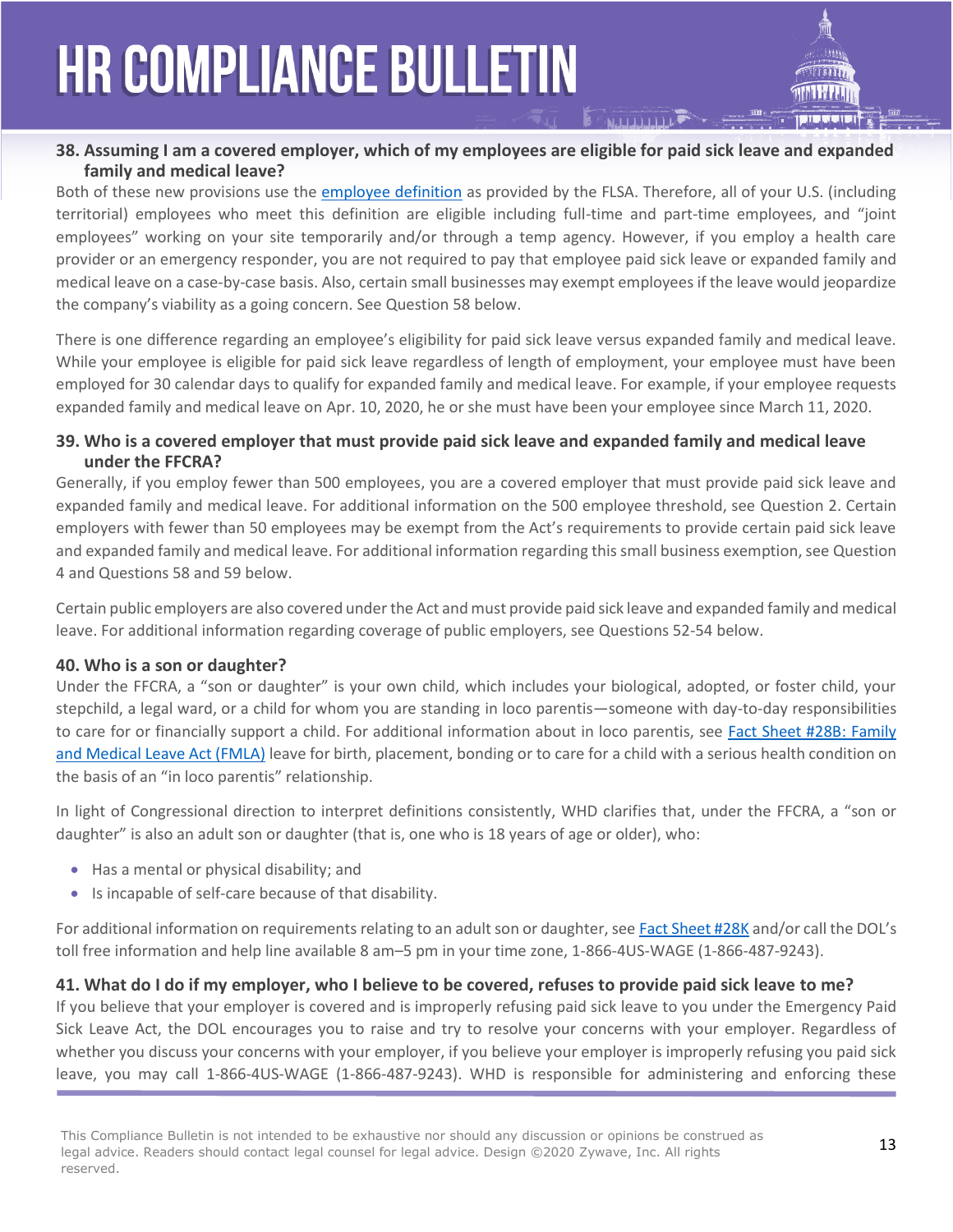provisions. If you have questions or concerns, you can contact WHD by phone or visit [www.dol.gov/agencies/whd.](http://www.dol.gov/agencies/whd) Your call will be directed to the [nearest WHD office](https://www.dol.gov/agencies/whd/contact/local-offices) for assistance to have your questions answered or to file a complaint. In most cases, you can also file a lawsuit against your employer directly without contacting WHD. If you are a public sector employee, please see the answer to Question 54.

#### **42. What do I do if my employer, who I believe to be covered, refuses to provide expanded family and medical leave to me to care for my own son or daughter whose school or place of care has closed, or whose child care provider is unavailable, for COVID-19 related reasons?**

If you believe that your employer is covered and is improperly refusing expanded family and medical leave to you or otherwise violating your rights under the Emergency Family and Medical Leave Expansion Act, the DOL encourages you to raise and try to resolve your concerns with your employer. Regardless whether you discuss your concerns with your employer, if you believe your employer is improperly refusing you expanded family and medical leave, you may call WHD at 1-866-4US-WAGE (1-866-487-9243) or visit [www.dol.gov/agencies/whd](http://www.dol.gov/agencies/whd) . Your call will be directed to the [nearest WHD](https://www.dol.gov/agencies/whd/contact/local-offices)  [office](https://www.dol.gov/agencies/whd/contact/local-offices) for assistance to have your questions answered or to file a complaint. If your employer employs 50 or more employees, you also may file a lawsuit against your employer directly without contacting WHD. If you are a public sector employee, please see the answer to Question 54.

#### **43. Do I have a right to return to work if I am taking paid sick leave or expanded family and medical leave under the Emergency Paid Sick Leave Act or the Emergency Family and Medical Leave Expansion Act?**

Generally, yes. In light of Congressional direction to interpret requirements among the Acts consistently, WHD clarifies that the Acts require employers to provide the same (or a nearly equivalent) job to an employee who returns to work following leave.

In most instances, you are entitled to be restored to the same or an equivalent position upon return from paid sick leave or expanded family and medical leave. Thus, your employer is prohibited from firing, disciplining or otherwise discriminating against you because you take paid sick leave or expanded family and medical leave. Nor can your employer fire, discipline or otherwise discriminate against you because you filed any type of complaint or proceeding relating to these Acts, or have or intend to testify in any such proceeding.

However, you are not protected from employment actions (such as layoffs) that would have affected you regardless of whether you took leave. This means that your employer can lay you off for legitimate business reasons, such as the [closure](https://www.dol.gov/agencies/whd/fact-sheets/28a-fmla-employee-protections)  [of your worksite.](https://www.dol.gov/agencies/whd/fact-sheets/28a-fmla-employee-protections) Your employer must be able to demonstrate that you would have been laid off even if you had not taken leave.

Your employer may also refuse to return you to work in your same position if you are a highly compensated "key" [employee](https://www.dol.gov/whd/regs/compliance/whdfs28a.pdf) as defined under the FMLA, or if your employer has fewer than 25 employees, and you took leave to care for your own son or daughter whose school or place of care was closed, or whose child care provider was unavailable, and all four of the following hardship conditions exist:

- Your position no longer exists due to economic or operating conditions that affect employment and due to COVID-19 related reasons during the period of your leave;
- Your employer made reasonable efforts to restore you to the same or an equivalent position;
- Your employer makes reasonable efforts to contact you if an equivalent position becomes available; and
- Your employer continues to make reasonable efforts to contact you for one year beginning either on the date the leave related to COVID-19 reasons concludes or the date 12 weeks after your leave began, whichever is earlier.

This Compliance Bulletin is not intended to be exhaustive nor should any discussion or opinions be construed as **14**<br>Lead advise Readers should agricultured the procedured advise. Realize 2000 Zenners Tag All with a legal advice. Readers should contact legal counsel for legal advice. Design ©2020 Zywave, Inc. All rights reserved.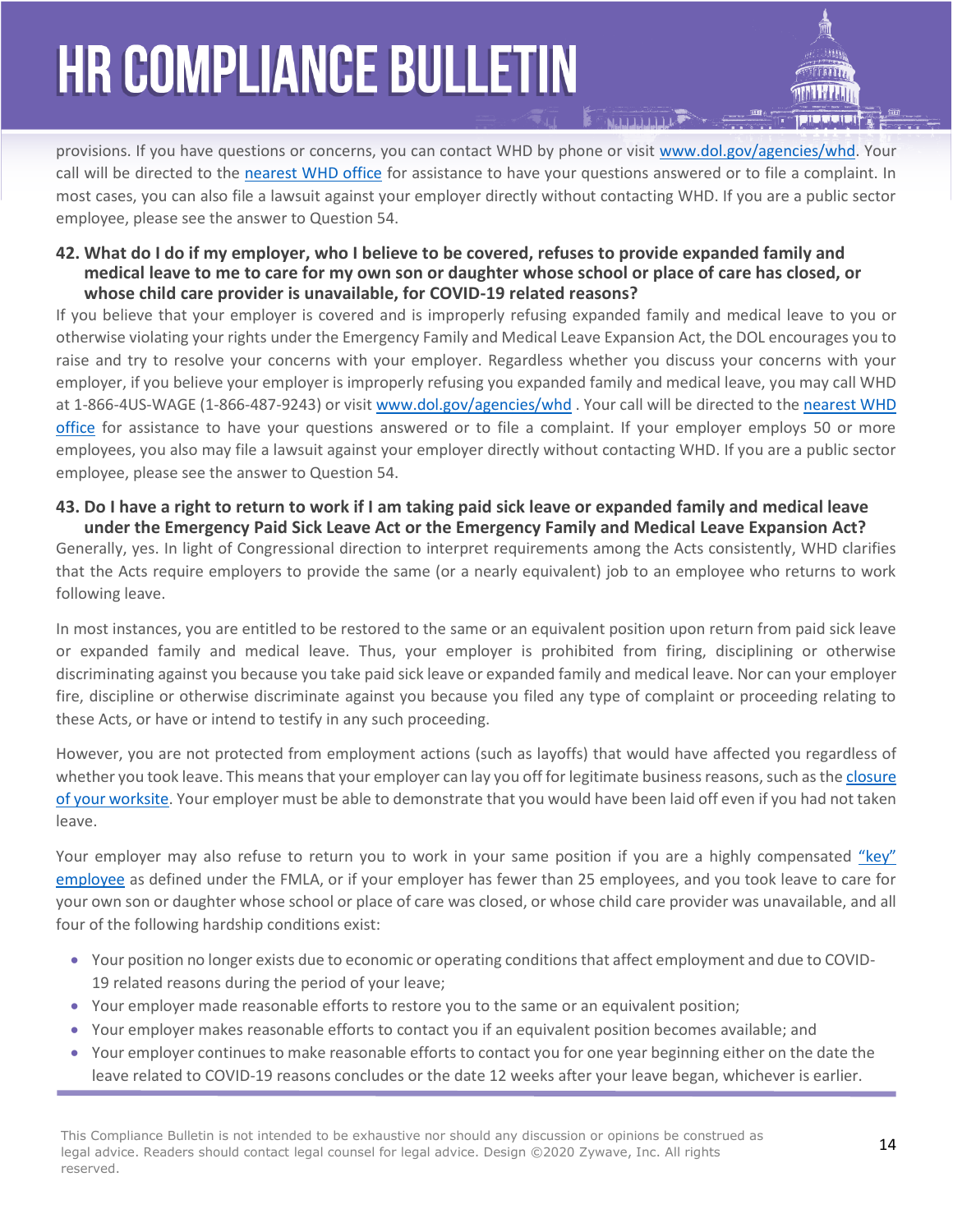#### **44. Do I qualify for leave for a COVID-19 related reason even if I have already used some or all of my leave under the FMLA?**

If you are an eligible employee, you are entitled to paid sick leave under the Emergency Paid Sick Leave Act regardless of how much leave you have taken under the FMLA.

However, if your employer was covered by the FMLA prior to April 1, 2020, your eligibility for expanded family and medical leave depends on how much leave you have already taken during the 12-month period that your employer uses for FMLA leave. You may take a total of 12 workweeks for FMLA or expanded family and medical leave reasons during a 12-month period. If you have taken some, but not all, 12 workweeks of your leave under FMLA during the current [12-month period](https://www.dol.gov/sites/dolgov/files/WHD/legacy/files/whdfs28h.pdf)  [determined by your employer,](https://www.dol.gov/sites/dolgov/files/WHD/legacy/files/whdfs28h.pdf) you may take the remaining portion of leave available. If you have already taken 12 workweeks of [FMLA](https://www.dol.gov/sites/dolgov/files/WHD/legacy/files/whdfs28.pdf) leave during this 12-month period, you may not take additional expanded family and medical leave.

For example, assume you are eligible for preexisting FMLA leave and took two weeks of FMLA leave in January 2020 to undergo and recover from a surgical procedure. You therefore have 10 weeks of FMLA leave remaining. Because expanded family and medical leave is a type of FMLA leave, you would be entitled to take up to 10 weeks of expanded family and medical leave, rather than 12 weeks. And any expanded family and medical leave you take would count against your entitlement to preexisting FMLA leave.

If your employer only becomes covered under the FMLA on April 1, 2020, this analysis does not apply.

#### **45. May I take leave under the FMLA over the next 12 months if I used some or all of my expanded family and medical leave under the Emergency Family and Medical Leave Expansion Act?**

It depends. You may take a total of 12 workweeks of leave during a 12-month period under the FMLA, including the Emergency Family and Medical Leave Expansion Act. If you take some, but not all 12, workweeks of your expanded family and medical leave by Dec. 31, 2020, you may take the remaining portion of FMLA leave for a serious medical condition, as long as the total time taken does not exceed [12 workweeks in the 12-month period.](https://www.dol.gov/sites/dolgov/files/WHD/legacy/files/whdfs28h.pdf) Please note that expanded family and medical leave is available only until Dec. 31, 2020; after that, you may only take FMLA leave.

For example, assume you take four weeks of Expanded Family and Medical Leave in April 2020 to care for your child whose school is closed due to a COVID-19 related reason. These four weeks count against your entitlement to 12 weeks of FMLA leave in a 12-month period. If you are eligible for preexisting FMLA leave and need to take FMLA leave in August 2020 because you need surgery, you would be entitled to take up to eight weeks of FMLA leave.

However, you are entitled to paid sick leave under the Emergency Paid Sick Leave Act regardless of how much leave you have taken under the FMLA. Paid sick leave is not a form of FMLA leave and therefore does not count toward the 12 workweeks in the 12-month period cap. Please note, though, that if you take paid sick leave concurrently with the first two weeks of expanded family and medical leave, which may otherwise be unpaid, then those two weeks do count towards the 12 workweeks in the 12-month period.

#### **46. If I take paid sick leave under the Emergency Paid Sick Leave Act, does that count against other types of paid sick leave to which I am entitled under state or local law, or my employer's policy?**

No. Paid sick leave under the Emergency Paid Sick Leave Act is in addition to other leave provided under federal, state or local law; an applicable collective bargaining agreement; or your employer's existing company policy.

#### **47. May I use paid sick leave and expanded family and medical leave together for any COVID-19 related reasons?**

This Compliance Bulletin is not intended to be exhaustive nor should any discussion or opinions be construed as **15**<br>Lead advise Readers should agricultured the lead of the lead advise. Realize 2000 Zenners Tre All with th legal advice. Readers should contact legal counsel for legal advice. Design ©2020 Zywave, Inc. All rights reserved.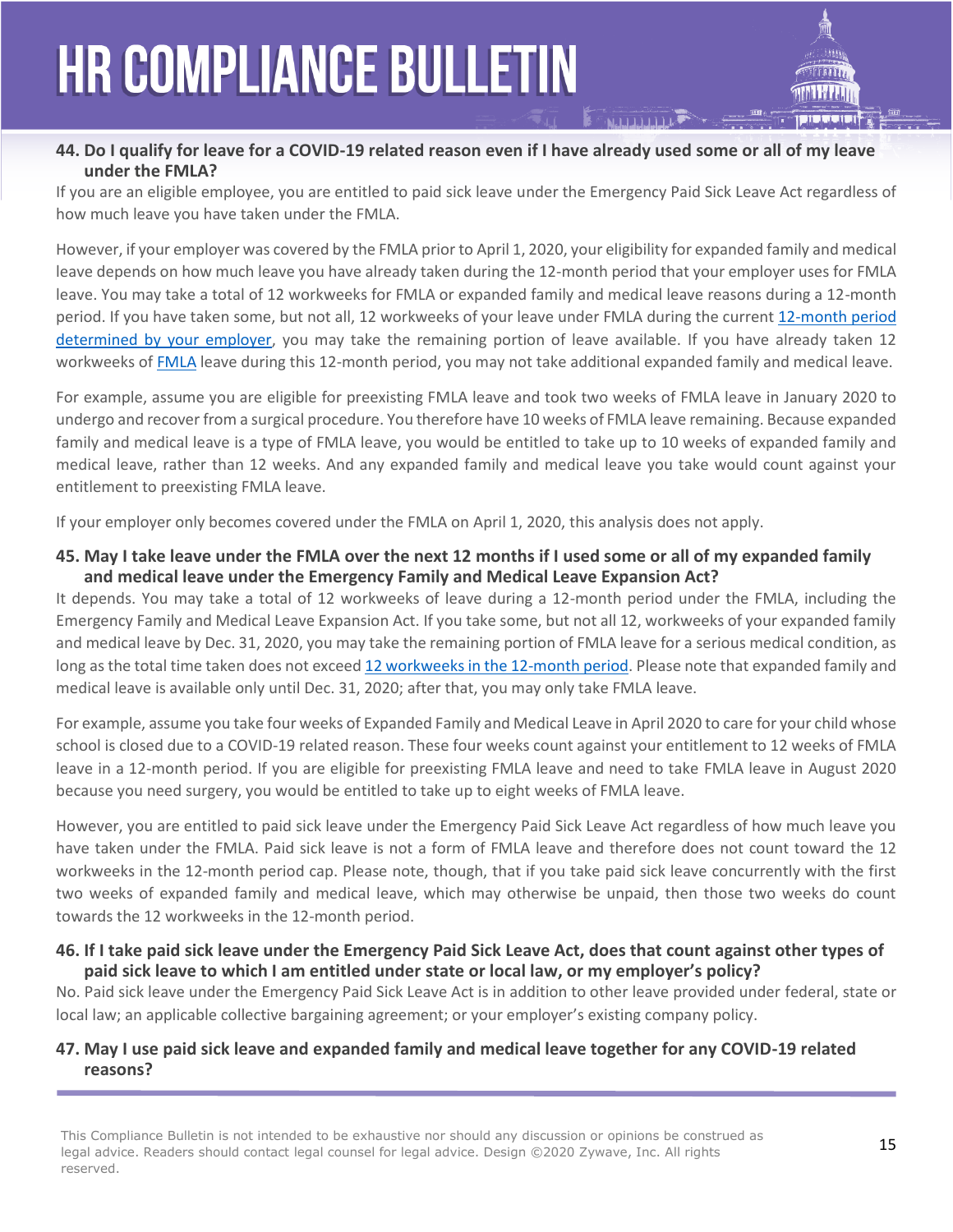No. The Emergency Family and Medical Leave Expansion Act applies only when you are on leave to care for your child whose school or place of care is closed, or whose child care provider is unavailable, due to COVID-19 related reasons. However, you can take paid sick leave under the Emergency Paid Sick Leave Act for numerous other reasons.

#### **48. What is a full-time employee under the Emergency Paid Sick Leave Act?**

For purposes of the Emergency Paid Sick Leave Act, a full-time employee is an employee who is normally scheduled to work 40 or more hours per week.

In contrast, the Emergency Family and Medical Leave Expansion Act does not distinguish between full- and part-time employees, but the number of hours an employee normally works each week will affect the amount of pay the employee is eligible to receive.

#### **49. What is a part-time employee under the Emergency Paid Sick Leave Act?**

For purposes of the Emergency Paid Sick Leave Act, a part-time employee is an employee who is normally scheduled to work fewer than 40 hours per week.

In contrast, the Emergency Family and Medical Leave Expansion Act does not distinguish between full- and part-time employees, but the number of hours an employee normally works each week affects the amount of pay the employee is eligible to receive.

#### **50. How does the "for each working day during each of the 20 or more calendar workweeks in the current or preceding calendar" language in the FMLA definition of "employer" work under the Emergency Family and Medical Leave Expansion Act?**

The language about counting employees over calendar workweeks is only in the FMLA's definition of "employer." This language does not apply to the Emergency Family and Medical Leave Expansion Act for purposes of expanded family and medical leave. Employers should use the number of employees on the day the employee's leave would start to determine whether the employer has fewer than 500 employees for purposes of providing expanded family and medical leave and paid sick leave. See Question 2 for more information.

#### **51. I've elected to take paid sick leave and I am currently in a waiting period for my employer's health coverage. If I am absent from work on paid sick leave during the waiting period, will my health coverage still take effect after I complete the waiting period on the same day that the coverage would otherwise take effect?**

Yes. If you are on employer-provided group health coverage, you are entitled to group health coverage during your paid sick leave on the same terms as if you continued to work. Therefore, the requirements for eligibility—including any requirement to complete a waiting period—would apply in the same way as if you continued to work, including that the days you are on paid sick leave count towards completion of the waiting period. If, under the terms of the plan, an individual can elect coverage that becomes effective after completing the waiting period, the health coverage must take effect once the waiting period is complete.

#### **52. I am a public sector employee. May I take paid sick leave under the Emergency Paid Sick Leave Act?**

Generally, yes. You are entitled to paid sick leave if you work for a public agency or other unit of government, with the exceptions below. Therefore, you are probably entitled to paid sick leave if, for example, you work for the government of the United States, a state, the District of Columbia, a territory or possession of the United States, a city, a municipality, a township, a county, a parish, or a similar government entity, subject to the exceptions below. The Office of Management and Budget (OMB) has the authority to exclude some categories of U.S. Government Executive Branch employees from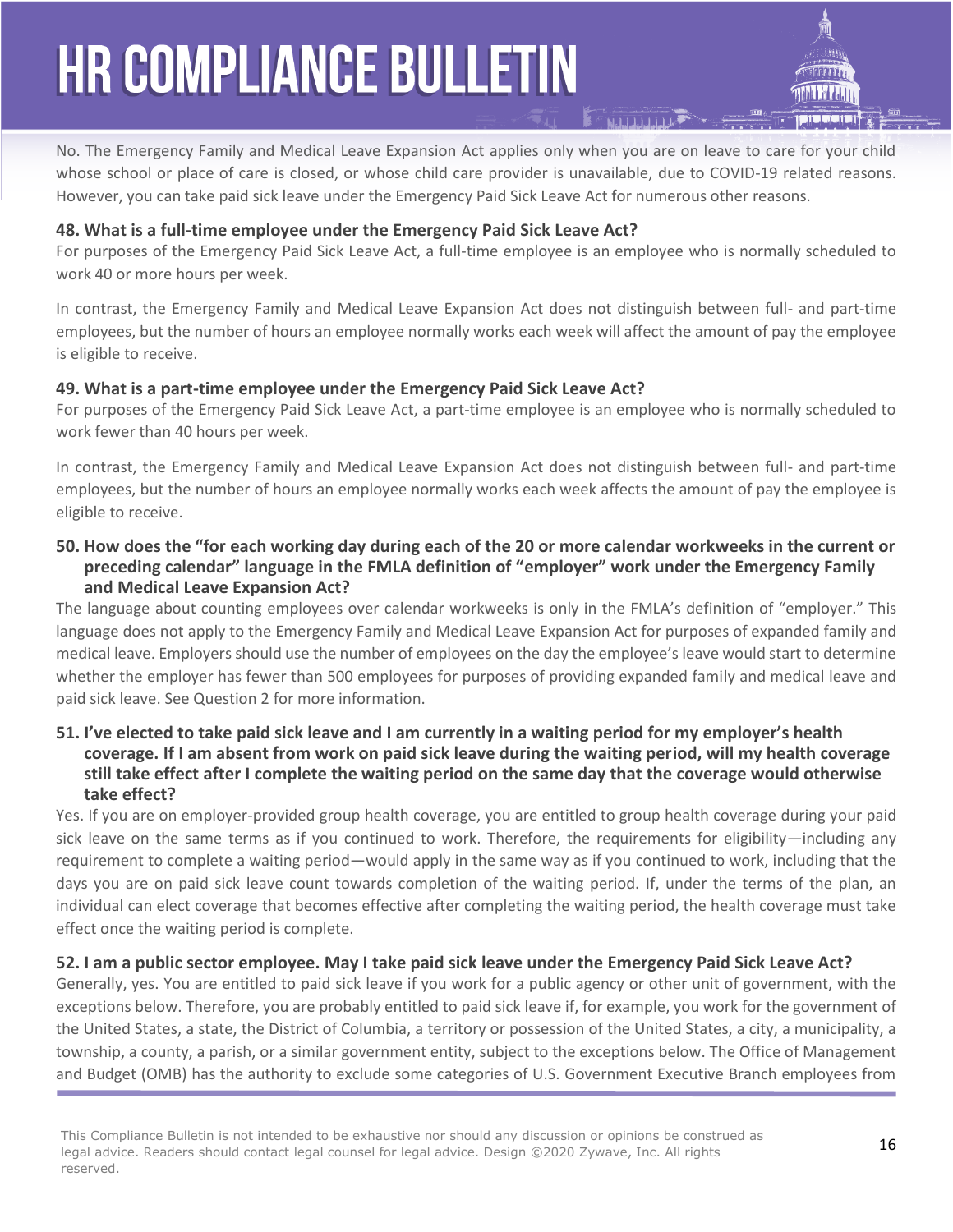taking certain kinds of paid sick leave. If you are a federal employee, the DOL encourages you to seek guidance from your respective employers as to your eligibility to take paid sick leave.

Further, health care providers and emergency responders may be excluded by their employer from being able to take paid sick leave under the Act. See Questions 56-57 below. These coverage limits also apply to public-sector health care providers and emergency responders.

#### **53. I am a public sector employee. May I take paid family and medical leave under the Emergency Family and Medical Leave Expansion Act?**

It depends. In general, you are entitled to expanded family and medical leave if you are an employee of a non-federal public agency. Therefore, you are probably entitled to paid sick leave if, for example, you work for the government of a state, the District of Columbia, a territory or possession of the United States, a city, a municipality, a township, a county, a parish, or a similar entity.

However, if you are a federal employee, you likely are not entitled to expanded family and medical leave. The Act only amended Title I of the FMLA; most federal employees are covered, instead, by Title II of the FMLA. As a result, only some federal employees are covered, and the vast majority are not. In addition, the OMB has the authority to exclude some categories of U.S. Government Executive Branch employees with respect to expanded and family medical leave. If you are a federal employee, the DOL encourages you to seek guidance from your respective employers as to your eligibility to take expanded family and medical leave.

Further, health care providers and emergency responders may be excluded by their employer from being able to take expanded family and medical leave under the Act. See Questions 56-57 below. These coverage limits also apply to publicsector health care providers and emergency responders.

#### **54. What do I do if my public sector employer, who I believe to be covered, refuses to provide paid sick leave or expanded family and medical leave to me?**

If you believe that your public sector employer is covered and is improperly refusing paid sick leave to you under the Emergency Paid Sick Leave Act or expanded family and medical leave under the Emergency Family and Medical Leave Expansion Act, the DOL encourages you to raise your concerns with your employer in an attempt to resolve them. Regardless whether you discuss your concerns with your employer, if you believe your employer is improperly refusing you paid sick leave or expanded family and medical leave, you may call WHD at 1-866-4US-WAGE (1-866-487-9243) or visit [www.dol.gov/agencies/whd.](http://www.dol.gov/agencies/whd) Your call will be directed to the [nearest WHD office](https://www.dol.gov/agencies/whd/contact/local-offices) for assistance to have your questions answered or to file a complaint.

In some cases, you may also be able to file a lawsuit against your employer directly without contacting WHD. Some state and local employees may not be able to pursue direct lawsuits because their employers are immune from these lawsuits. For additional information, see the WHD website at: [https://www.wagehour.dol.gov](https://www.wagehour.dol.gov/) and/or call WHD's toll free information and help line available 8am–5pm in your time zone, 1-866-4-US-WAGE (1-866-487-9243).

#### **55. Who is a "health care provider" for purposes of determining individuals whose advice to self-quarantine due to concerns related to COVID-19 can be relied on as a qualifying reason for paid sick leave?**

The term "health care provider," as used to determine individuals whose advice to self-quarantine due to concerns related to COVID-19 can be relied on as a qualifying reason for paid sick leave, means a licensed doctor of medicine, nurse practitioner or other health care provider permitted to issue a certification for purposes of the FMLA.

This Compliance Bulletin is not intended to be exhaustive nor should any discussion or opinions be construed as<br>Lead advise Readers should agricult as superfections of the lead internal advise. Reaism 20000 7s uses the All legal advice. Readers should contact legal counsel for legal advice. Design ©2020 Zywave, Inc. All rights reserved.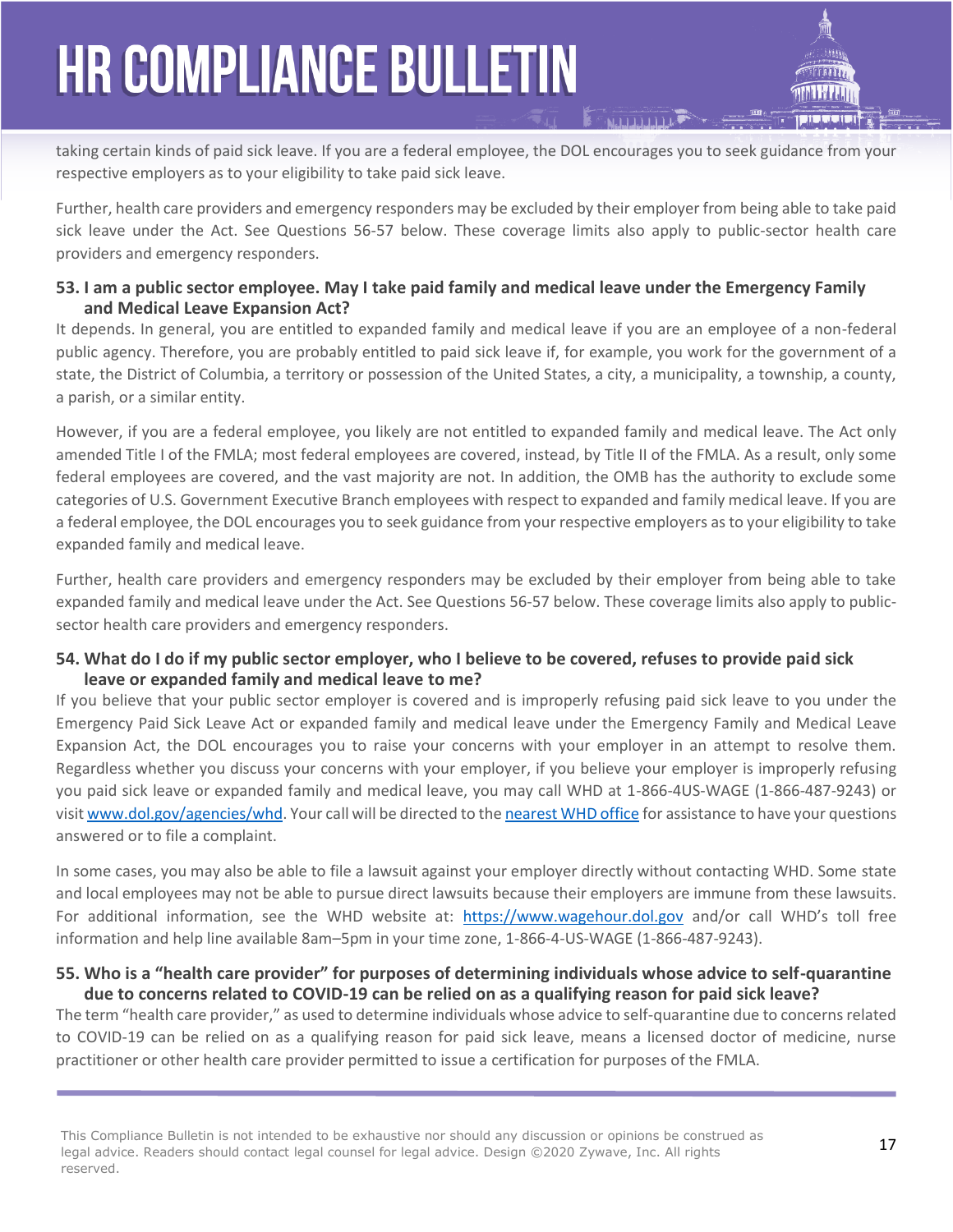#### **56. Who is a "health care provider" who may be excluded by their employer from paid sick leave and/or expanded family and medical leave?**

For purposes of employees who may be exempted from paid sick leave or expanded family and medical leave by their employer under the FFCRA, a health care provider is anyone employed at any doctor's office, hospital, health care center, clinic, post-secondary educational institution offering health care instruction, medical school, local health department or agency, nursing facility, retirement facility, nursing home, home health care provider, any facility that performs laboratory or medical testing, pharmacy, or any similar institution, employer, or entity. This includes any permanent or temporary institution, facility, location or site where medical services are provided that are similar to such institutions.

This definition includes any individual employed by an entity that contracts with any of the above institutions, employers or entities to provide services or to maintain the operation of the facility. This also includes anyone employed by any entity that provides medical services, produces, medical products or is otherwise involved in the making of COVID-19 related medical equipment, tests, drugs, vaccines, diagnostic vehicles or treatments. This also includes any individual that the highest official of a state or territory, including the District of Columbia, determines is a health care provider necessary for that state's, territory's or the District of Columbia's response to COVID-19.

To minimize the spread of the virus associated with COVID-19, the DOL encourages employers to be judicious when using this definition to exempt health care providers from the provisions of the FFCRA.

#### **57. Who is an emergency responder?**

For the purposes of employees who may be excluded from paid sick leave or expanded family and medical leave by their employer under the FFCRA, an emergency responder is an employee who is necessary for the provision of transport, care, health care, comfort, and nutrition of such patients, or whose services are otherwise needed to limit the spread of COVID-19. This includes, but is not limited to, military or national guard, law enforcement officers, correctional institution personnel, fire fighters, emergency medical services personnel, physicians, nurses, public health personnel, emergency medical technicians, paramedics, emergency management personnel, 911 operators, public works personnel, and persons with skills or training in operating specialized equipment or other skills needed to provide aid in a declared emergency as well as individuals who work for such facilities employing these individuals and whose work is necessary to maintain the operation of the facility. This also includes any individual that the highest official of a state or territory, including the District of Columbia, determines is an emergency responder necessary for that state's, territory's or the District of Columbia's response to COVID-19.

To minimize the spread of the virus associated with COVID-19, the DOL encourages employers to be judicious when using this definition to exempt emergency responders from the provisions of the FFCRA.

#### **58. When does the small business exemption apply to exclude a small business from the provisions of the Emergency Paid Sick Leave Act and Emergency Family and Medical Leave Expansion Act?**

An employer, including a religious or nonprofit organization, with fewer than 50 employees (small business) is exempt from providing: (a) paid sick leave due to school or place of care closures or child care provider unavailability for COVID-19 related reasons; and (b) expanded family and medical leave due to school or place of care closures or child care provider unavailability for COVID-19 related reasons when doing so would jeopardize the viability of the small business as a going concern.

A small business may claim this exemption if an authorized officer of the business has determined that:

This Compliance Bulletin is not intended to be exhaustive nor should any discussion or opinions be construed as<br>Lead advise Readers should agricult as superfections of the lead ideas. Realize 20000 7 www. The All wishts legal advice. Readers should contact legal counsel for legal advice. Design ©2020 Zywave, Inc. All rights reserved.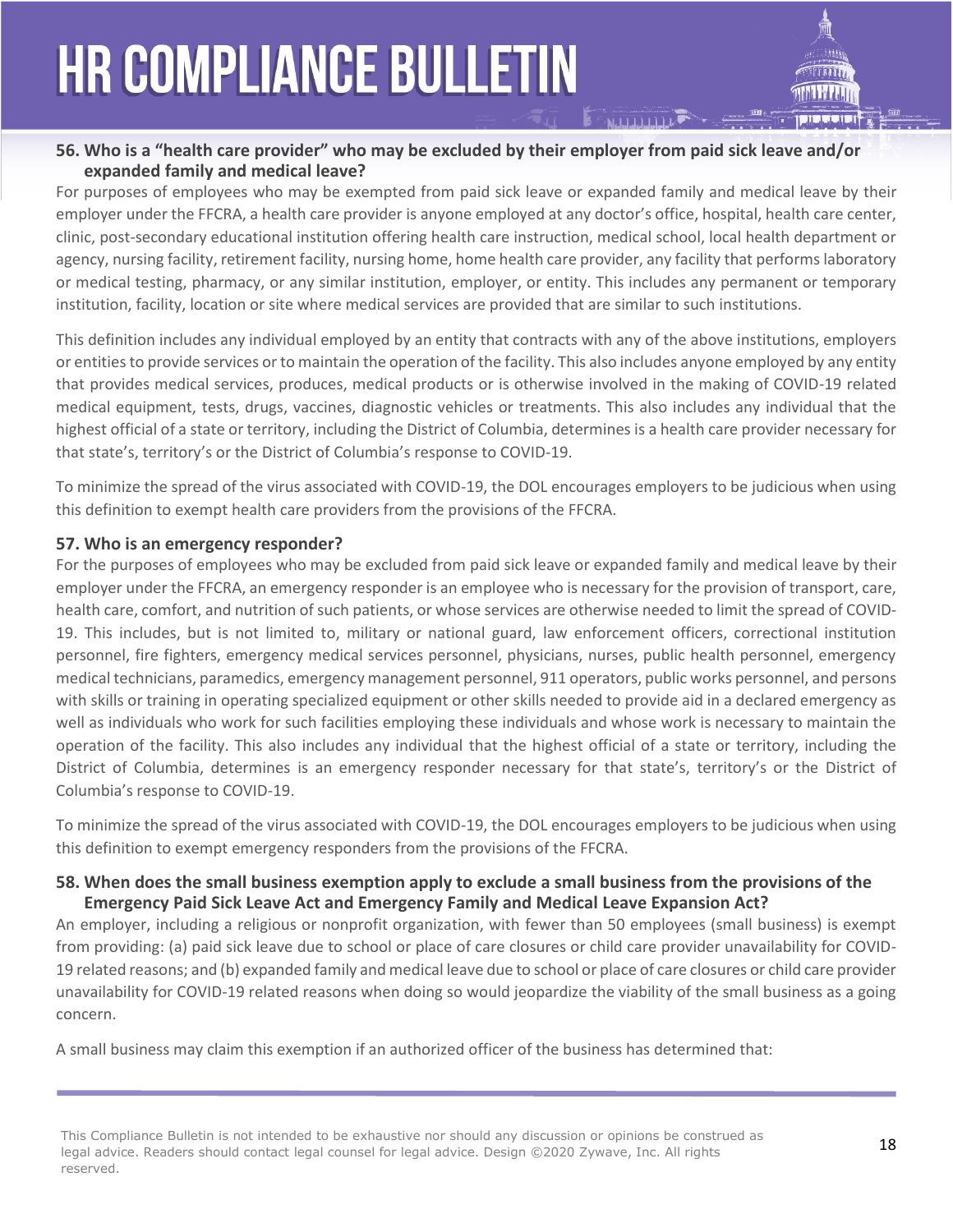- **1.** The provision of paid sick leave or expanded family and medical leave would result in the small business's expenses and financial obligations exceeding available business revenues and cause the small business to cease operating at a minimal capacity;
- **2.** The absence of the employee or employees requesting paid sick leave or expanded family and medical leave would entail a substantial risk to the financial health or operational capabilities of the small business because of their specialized skills, knowledge of the business or responsibilities; or
- **3.** There are not sufficient workers who are able, willing and qualified, and who will be available at the time and place needed, to perform the labor or services provided by the employee or employees requesting paid sick leave or expanded family and medical leave, and these labor or services are needed for the small business to operate at a minimal capacity.
- **59. If I am a small business with fewer than 50 employees, am I exempt from the requirements to provide paid sick leave or expanded family and medical leave?**

A small business is exempt from certain paid sick leave and expanded family and medical leave requirements if providing an employee this leave would jeopardize the viability of the business as a going concern. This means a small business is exempt from mandated paid sick leave or expanded family and medical leave requirements only if the:

- Employer employs fewer than 50 employees;
- Leave is requested because the child's school or place of care is closed, or child care provider is unavailable, due to COVID-19 related reasons; and
- An authorized officer of the business has determined that at least one of the three conditions described in Question 58 is satisfied.

The DOL encourages employers and employees to collaborate to reach the best solution for maintaining the business and ensuring employee safety.

#### **60. How do I know if I can receive paid sick leave for a federal, state or local quarantine or isolation order related to COVID-19?**

For purposes of the FFCRA, a federal, state or local quarantine or isolation order includes quarantine or isolation orders, as well as shelter-in-place or stay-at-home orders, issued by any Federal, State, or local government authority that cause you to be unable to work (or to telework) even though your employer has work that you could perform but for the order. You may not take paid sick leave for this qualifying reason if your employer does not have work for you as a result of a shelter-in-place or a stay-at-home order. In the instance where your employer does not have work for you as a result of a shelter-in-place or a stay-at-home order, please see Questions 23-27.

#### **61. When am I eligible for paid sick leave to self-quarantine?**

You are eligible for paid sick leave if a health care provider directs or advises you to stay home or otherwise quarantine yourself because the health care provider believes that you may have COVID-19 or are particularly vulnerable to COVID-19, and quarantining yourself based upon that advice prevents you from working (or teleworking).

#### **62. I am an employee. I become ill with COVID-19 symptoms, decide to quarantine myself for two weeks, and then return to work. I do not seek a medical diagnosis or the advice of a health care provider. Can I get paid for those two weeks under the FFCRA?**

Generally no. If you become ill with COVID-19 symptoms, you may take paid sick leave under the FFCRA only to seek a medical diagnosis or if a health care provider otherwise advises you to self-quarantine. If you test positive for the virus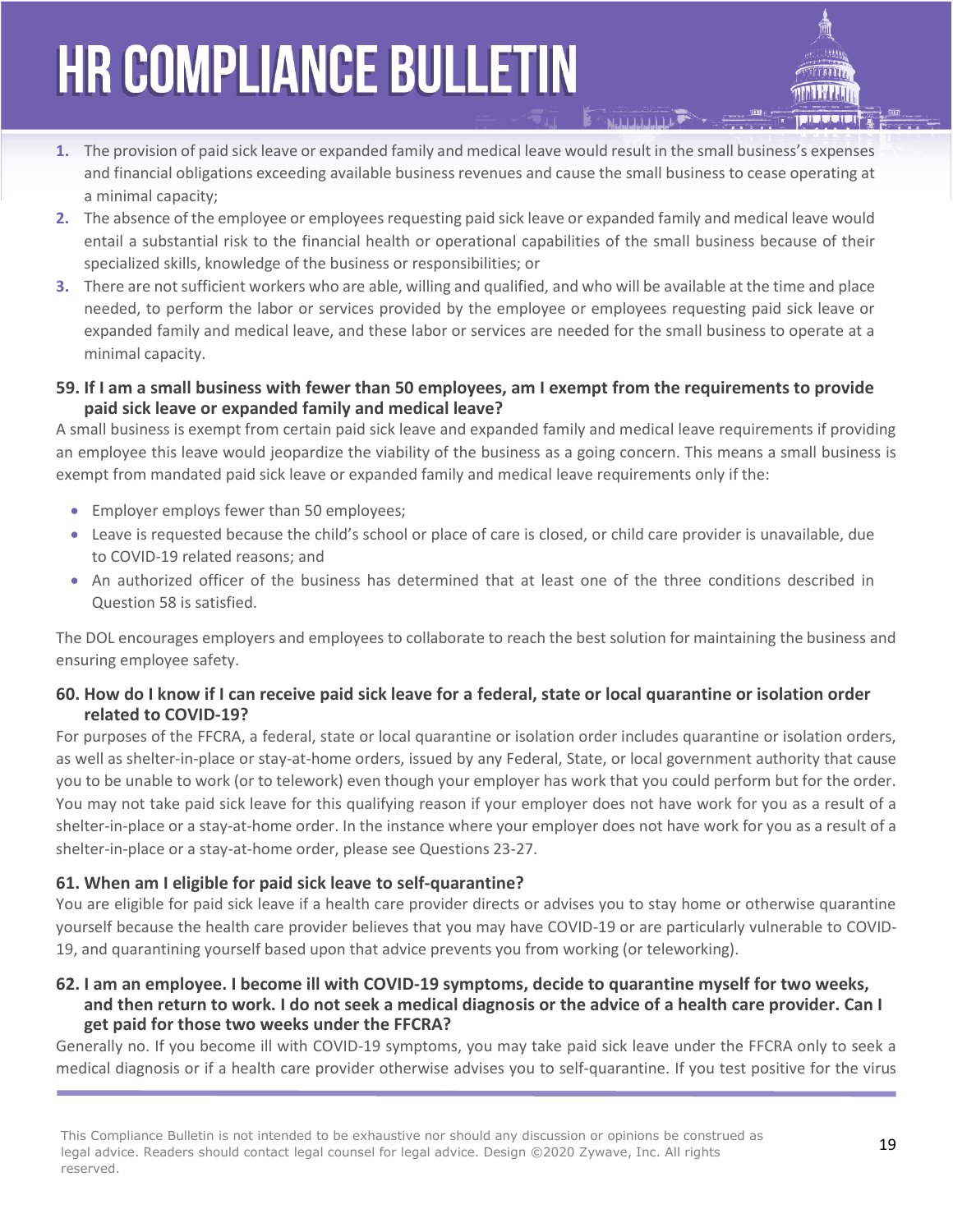associated with COVID-19 or are advised by a health care provider to self-quarantine, you may continue to take paid sick leave. You may not take paid sick leave under the FFCRA if you unilaterally decide to self-quarantine for an illness without medical advice, even if you have COVID-19 symptoms. Note that you may not take paid sick leave under the FFCRA if you become ill with an illness not related to COVID-19. Depending on your employer's expectations and your condition, however, you may be able to telework during your period of quarantine.

#### **63. When am I eligible for paid sick leave to care for someone who is subject to a quarantine or isolation order?**

You may take paid sick leave to care for an individual who, as a result of being subject to a quarantine or isolation order (see [Question 53\)](https://www.dol.gov/agencies/whd/pandemic/ffcra-questions#53), is unable to care for him or herself and depends on you for care and if providing care prevents you from working and from teleworking.

Furthermore, you may only take paid sick leave to care for an individual who genuinely needs your care. Such an individual includes an immediate family member or someone who regularly resides in your home. You may also take paid sick leave to care for someone if your relationship creates an expectation that you would care for the person in a quarantine or selfquarantine situation, and that individual depends on you for care during the quarantine or self-quarantine.

You may not take paid sick leave to care for someone with whom you have no relationship. Nor can you take paid sick leave to care for someone who does not expect or depend on your care during his or her quarantine or self-quarantine.

#### **64. Can I take paid sick leave to care for any individual who is subject to a quarantine or isolation order or who has been advised to self-quarantine?**

No. You may take paid sick leave under the FFCRA to care for an immediate family member or someone who regularly resides in your home. You may also take paid sick leave under the FFCRA to care for someone where your relationship creates an expectation that you care for the person in a quarantine or self-quarantine situation, and that individual depends on you for care during the quarantine or self-quarantine.

However, you may not take paid sick leave under the FFCRA to care for someone with whom you have no relationship. Nor can you take paid sick leave under the FFCRA to care for someone who does not expect or depend on your care during his or her quarantine or self-quarantine due to COVID-19.

#### **65. When am I eligible for paid sick leave to care for someone who is self-quarantining?**

You may take paid sick leave to care for a self-quarantining individual if a health care provider has advised that individual to stay home or otherwise quarantine him or herself because he or she may have COVID-19 or is particularly vulnerable to COVID-19 and provision of care to that individual prevents you from working (or teleworking).

#### **66. May I take paid sick leave or expanded family and medical leave to care for my child who is 18 years old or older?**

It depends. Under the FFCRA, paid sick leave and expanded family and medical leave include leave to care for one (or more) of your children when his or her school or place of care is closed or child care provider is unavailable, due to COVID-19 related reasons. This leave may only be taken to care for your non-disabled child if he or she is under the age of 18. If your child is 18 years of age or older with a disability and cannot care for him or herself due to that disability, you may take paid sick leave and expanded family and medical leave to care for him or her if his or her school or place of care is closed or his or her child care provider is unavailable, due to COVID-19 related reasons, and you are unable to work or telework as a result.

This Compliance Bulletin is not intended to be exhaustive nor should any discussion or opinions be construed as **20**<br>Lead advise Readers should agricultured as weak for lead advise. Realize 20000 7s weak, Inc. All wishes legal advice. Readers should contact legal counsel for legal advice. Design ©2020 Zywave, Inc. All rights reserved.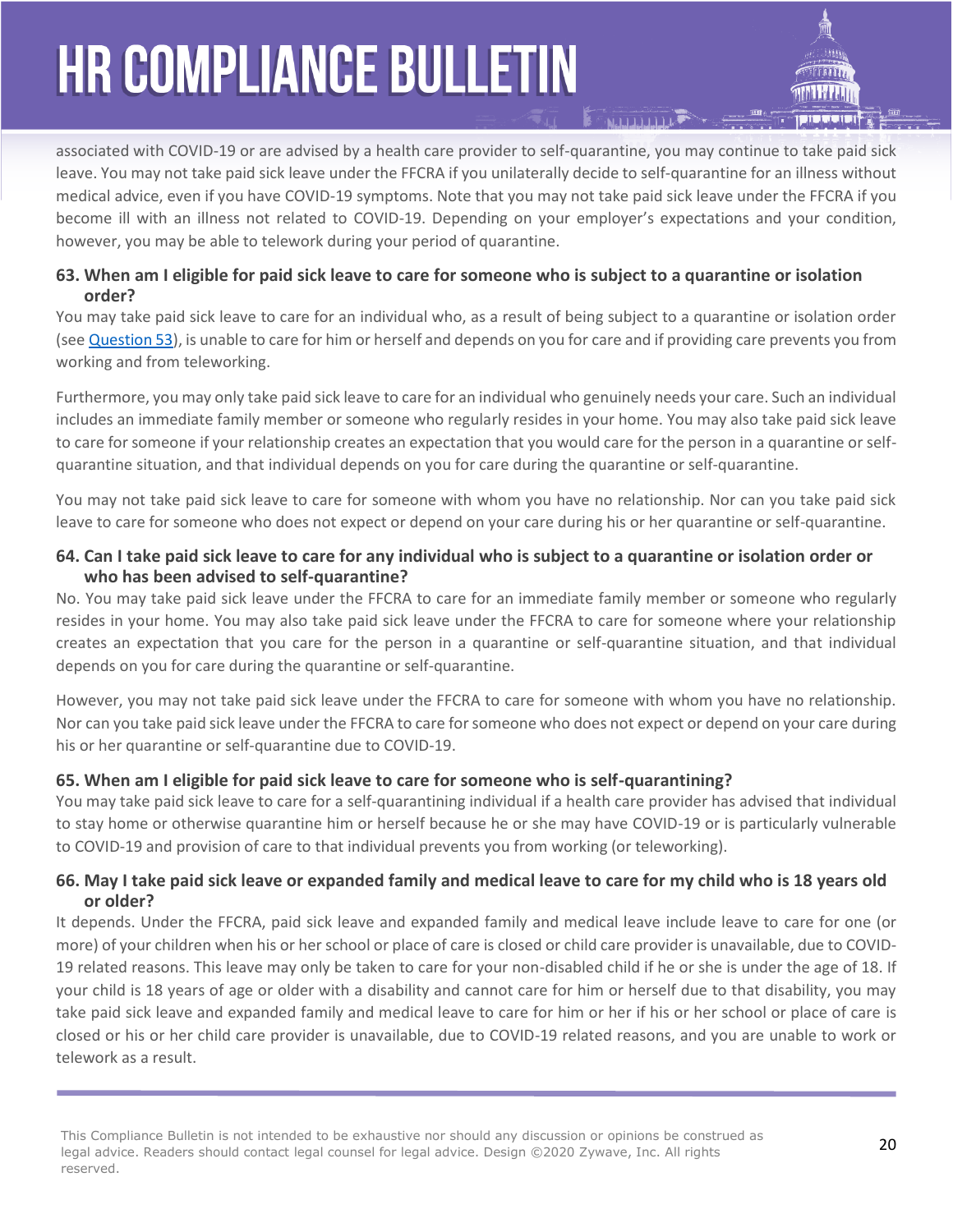In addition, paid sick leave is available to care for an individual who is subject to a Federal, State, or local quarantine or isolation order related to COVID-19 or has been advised by a health care provider to self-quarantine due to concerns related to COVID-19. If you have a need to care for your child age 18 or older who needs care for these circumstances, you may take paid sick leave if you are unable to work or telework as a result of providing care. But in no event may your total paid sick leave exceed two weeks.

#### **67. What is a "place of care"?**

A "place of care" is a physical location in which care is provided for your child. The physical location does not have to be solely dedicated to such care. Examples include day care facilities, preschools, before and after school care programs, schools, homes, summer camps, summer enrichment programs, and respite care programs.

#### **68. Who is my "child care provider"?**

A "child care provider" is someone who cares for your child. This includes individuals paid to provide child care, like nannies, au pairs, and babysitters. It also includes individuals who provide child care at no cost and without a license on a regular basis, for example, grandparents, aunts, uncles, or neighbors.

#### **69. Can more than one guardian take paid sick leave or expanded family and medical leave simultaneously to care for my child whose school or place of care is closed, or child care provider is unavailable, due to COVID-19 related reasons?**

You may take paid sick leave or expanded family and medical leave to care for your child only when you need to, and actually are, caring for your child if you are unable to work or telework as a result of providing care. Generally, you do not need to take such leave if a co-parent, co-guardian, or your usual child care provider is available to provide the care your child needs. See Question 20 for more details.

#### **70. My child's school or place of care has moved to online instruction or to another model in which children are expected or required to complete assignments at home. Is it "closed"?**

Yes. If the physical location where your child received instruction or care is now closed, the school or place of care is "closed" for purposes of paid sick leave and expanded family and medical leave. This is true even if some or all instruction is being provided online or whether, through another format such as "distance learning," your child is still expected or required to complete assignments.

#### **71. May I take paid sick leave to care for a child other than my child?**

It depends. The paid sick leave that is provided under the FFCRA to care for one (or more) of your children when their place of care is closed (or child care provider is unavailable), due to COVID-19 related reasons, may only be taken to care for your own "son or daughter." For an explanation of the definition of "son or daughter" for purposes of the FFCRA, please refer to Question 40.

However, paid sick leave is also available to care for an individual who is subject to a Federal, State, or local quarantine or isolation order related to COVID-19 or has been advised by a health care provider to self-quarantine due to concerns related to COVID-19. If you have a need to care for a child who meets these criteria, you may take paid sick leave if you are unable to work or telework as a result of providing care. But in no event may your total paid sick leave exceed two weeks.

#### **72. May I take expanded family and medical leave to care for a child other than my child?**

No. Expanded family and medical leave is only available to care for your own "son or daughter." For an explanation of the definition of "son or daughter" for purposes of the FFCRA, please refer to Question 40.

This Compliance Bulletin is not intended to be exhaustive nor should any discussion or opinions be construed as **21** and the problem of the state of the state of the state of the state of the state of the state of the stat legal advice. Readers should contact legal counsel for legal advice. Design ©2020 Zywave, Inc. All rights reserved.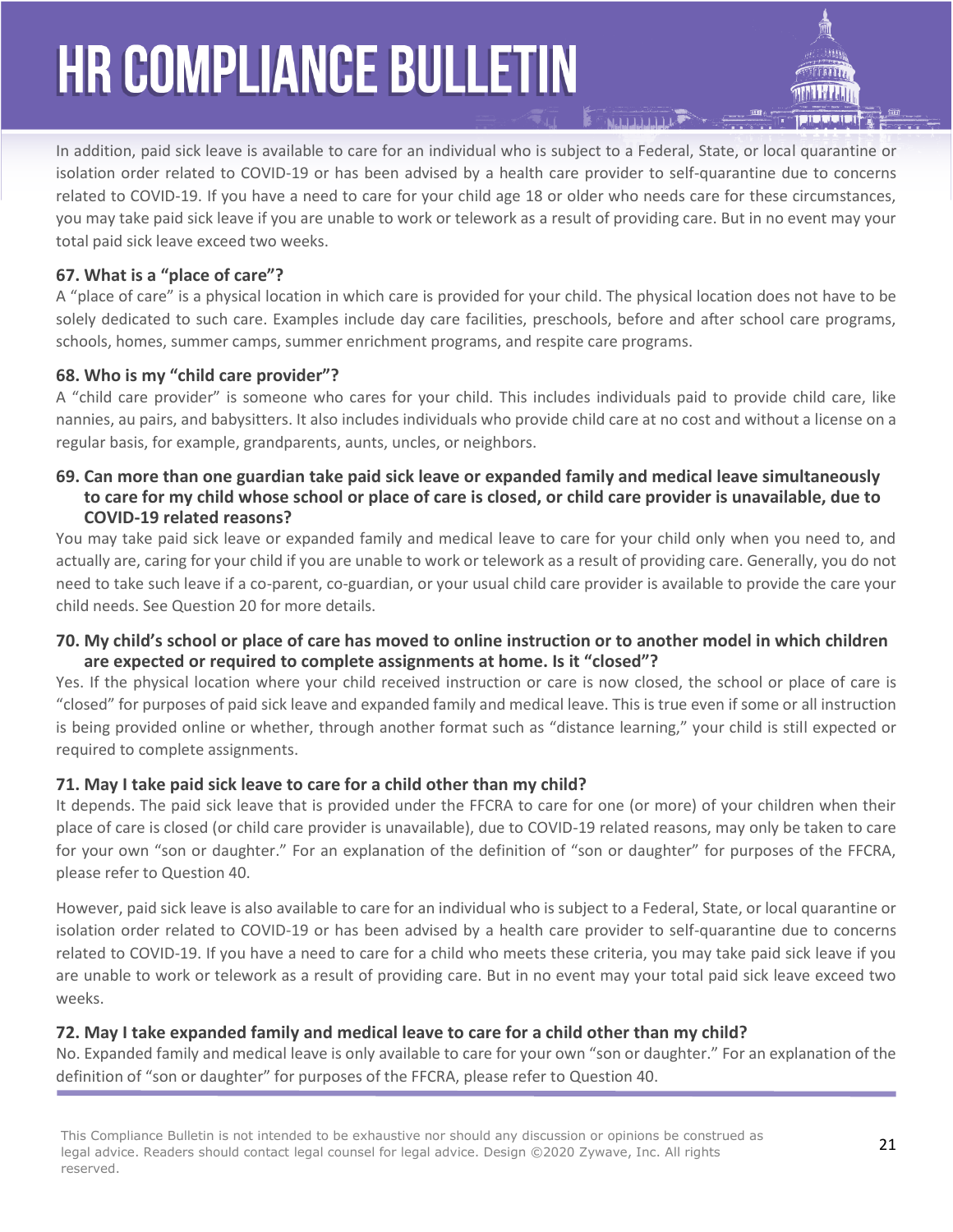#### **73. When am I eligible for paid sick leave based on a "substantially similar condition" specified by the U.S. Department of Health and Human Services?**

The U.S. Department of Health and Human Services (HHS) has not yet identified any "substantially similar condition" that would allow an employee to take paid sick leave. If HHS does identify any such condition, the Department of Labor will issue guidance explaining when you may take paid sick leave on the basis of a "substantially similar condition."

#### **74. If I am a staffing company, how do I count internal workers and staffed workers under the FFCRA?**

Regardless of how you classify or count internal or staffed workers, you must provide paid sick leave and expanded family and medical leave to workers who are your "employees" for purposes of the Emergency Paid Sick Leave Act and the Emergency Family and Medical Leave Expansion Act, as described in Question 2. As Question 2 explains, you may be a joint employer, and if so, you must include in your count all employees on your payroll, even if you provide or refer such employees to other employers.

#### **75. As an employer, how much do I pay a seasonal employee with an irregular schedule for each day of paid sick leave or expanded family and medical leave that he or she takes?**

You may calculate the daily amount you must pay a seasonal employee with an irregular schedule by taking the following steps.

First, you should calculate how many hours of leave your seasonal employee is entitled to take each day. Because your employee works an irregular schedule, this is equal to the average number of hours each day that he or she was scheduled to work over the period of employment, up to the last six months.

Second, you should calculate the seasonal employee's regular hourly rate of pay. This is calculated by adding up all wages paid over the period of employment, up to the last six months, and then dividing that sum by the number of hours actually worked over the same period.

Third, you multiply the daily hours of leave (first calculation) by your employee's regular hourly rate of pay (second calculation) to compute the base daily paid leave amount.

Fourth, you should determine the actual daily paid leave amount, which depends on the type of paid leave taken and the reason for such paid leave.

You must pay your seasonal employee the full base daily paid leave amount, up to \$511 per day and \$5,110 in total, if the employee is taking paid sick leave for any of the following reasons:

- Your employee is subject to a Federal, State, or local quarantine or isolation order related to COVID-19;
- Your employee has been advised by a health care provider to self-quarantine due to concerns related to COVID-19; or
- Your employee is experiencing symptoms of COVID-19 and is seeking a medical diagnosis.

You must pay your seasonal employee 2/3 of the base daily paid leave amount, up to \$200 per day and \$2,000 in total, if your employee is taking paid sick leave for any of the following reasons:

- Your employee is caring for an individual who either is subject to a quarantine or isolation order related to COVID-19 or who has been advised by a health care provider to self-quarantine due to concerns related to COVID-19;
- Your employee is caring for his or her child whose school or place of care is closed, or child care provider is unavailable, due to COVID-19 related reasons; or

This Compliance Bulletin is not intended to be exhaustive nor should any discussion or opinions be construed as<br>Lead advise Readers should agricult as superfections of the lead ideas. Realize 20000 7 www. The All wishts legal advice. Readers should contact legal counsel for legal advice. Design ©2020 Zywave, Inc. All rights reserved.